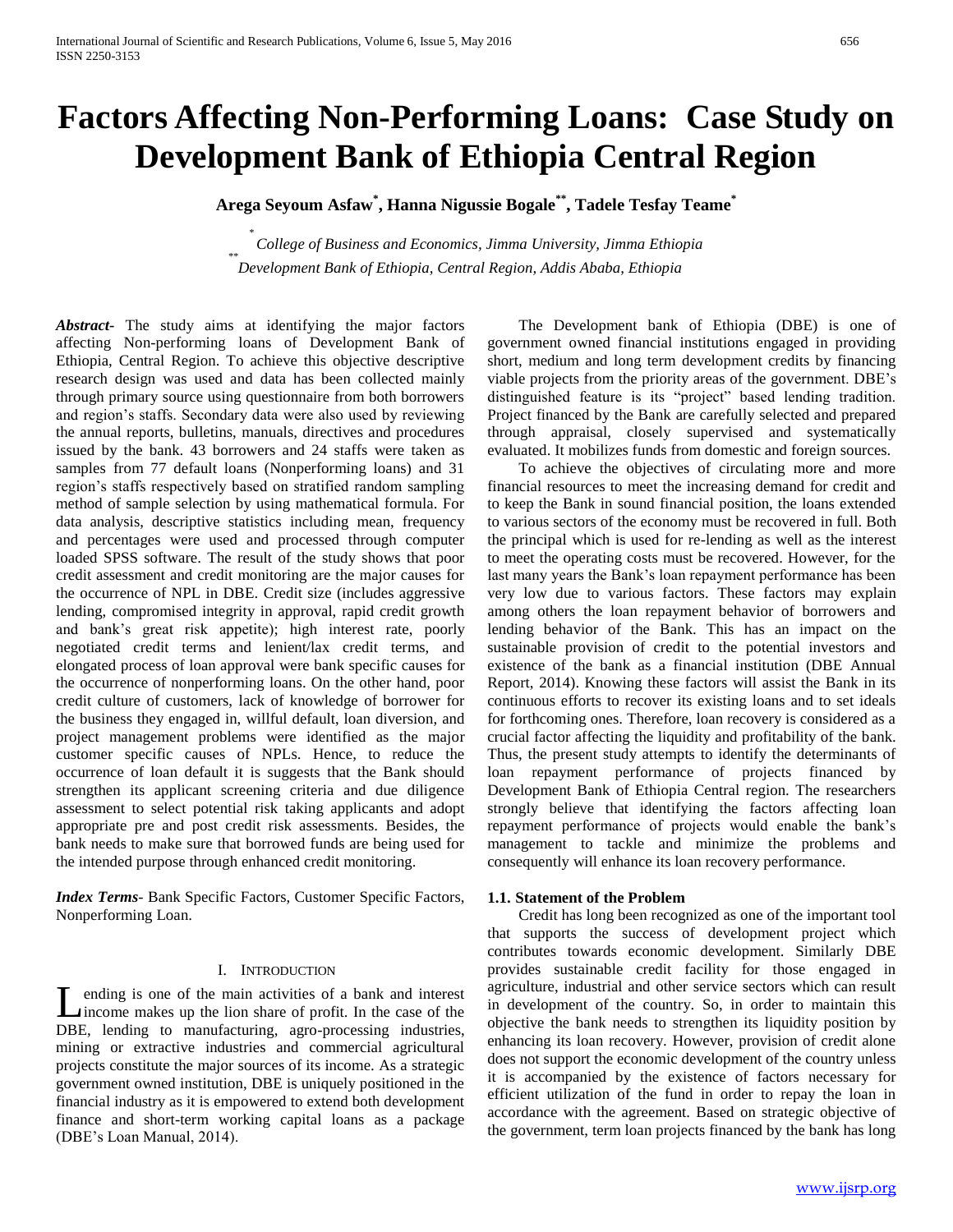loan repayment period which extends up to twenty years including maximum five years of grace period. Moreover, low interest rate than commercial banks, which is 8.5% for priority area projects and 9.5% is for non-priority area projects, and suitable rehabilitation mechanism makes the bank different from other lending institutions (DBE Loan Manual, 2014).

 The sustainability of the bank depends not only on domestic and foreign source of fund but also on its loan recovery rate too. The loan repayment performance of its clients should be effective so that the bank will be sustainable as a bank and will have a bankable asset quality. One of the measurements by which bank's asset quality can be measured is the nonperforming loan ratio (NPLs ratio). Hence, in order to get soft loan from its lenders, DBE's asset quality has to be regularly monitored and assessed whether it is within the acceptable standard or not that is 15% of the total outstanding loan which is set by Association of African Development Finance Institutions.

 Accordingly, when looking at the asset quality of DBE Central region, the average NPLs ratio for the last five years covering from 2009/2010 up to 2013/2014 was 45%. This clearly indicates that there is a problem in loan repayment as it is highly deviated from the accepted standard 15% of the total outstanding loan (DBE Annual Report, 2009/10 to 2013/14).

 The increasing level of Non-performing loans may lead to very serious implications. For instance, it discourages the financial institution to refinance the defaulting client, which put the defaulters once again into vicious circle of low productivity. Therefore, a rough investigation of the various aspects of loan defaults, source of credit, purpose of the loan, form of the loan, and condition of loan provision are of utmost importance both for policy makers and the lending institutions. Even if default is random and influenced by unpredictable behaviors or it is influenced by certain factors in a specific situation needs an empirical investigation so that the findings can be used by any financial institutions to manipulate their credit program for the better. Most of the default arose from poor management procedures, loan diversion and unwillingness to repay loans, etc. Because of this, the lenders must give various institutional methods that aimed to reduce the risk of loan default (Ahmmed *et al.,* 2012).

 Consequently, to reduce the default rate and to enhance the sustainability of the bank, it is imperative that identifying the various factors which significantly affect the loan repayment performance from both borrowers and lender side. Hence, this study aimed at identifying the factors that affect non-performing loans of Development Bank of Ethiopia (DBE) central Region.

The rationale for undertaking this study is that, to the best of the researchers knowledge it appears that adequate researches have not been made that comprehensively assess the determinants of Non-performing Loan in banking industry in general and Development Bank of Ethiopia in particular with the exception of a single study made by Wondimagegnehu (2012) on the determinants of NPLs of banking industry in Ethiopia. Besides, most of the prior studies conducted in other countries focused on bank specific and macro-economic determinates of NPL. However, in the previous empirical analysis no study has been conducted on borrower-specific factors influencing nonperforming loans. Moreover, in the recent past, there have been many changes in the country that hugely influenced the economic environment as well as the business climate. Apart from the economic growth and environmental changes registered by the country within the last few years, the Bank has also undergone changes in its lending procedures, lending limit, credit policies and organizational structure. Therefore, the current study tried to narrow the research gaps through focusing on factors affecting Non-performing loans financed by the DBE Central Region and attempts to provide answers for the following basic research questions:

- 1) What are the major bank-specific factors affecting Nonperforming loans of DBE Central region?
- 2) What are the major borrower-specific factors that affect Non-performing loans of the DBE Central region?
- 3) What policy measures must be undertaken by the bank's management that would help improve the NPLs status of DBE Central region?

## **1.2. Objective of the Study**

 In general, the objective of the study is to identify the major factors that affect Non-performing loans financed by Development Bank of Ethiopia, Central Region. Specifically, the study attempted to achieve the following specific objectives:

- i) To identify bank-specific factors affecting Nonperforming loans of DBE
- ii) To determine borrower-specific factors affecting Nonperforming loans of DBE.

 The study focused on projects financed by development bank of Ethiopia central region. The study did not incorporate borrowers of other regions in the bank and other banks. Development bank of Ethiopia is selected to other types of local banks for the reason that it is engaged in long term loans which by their nature are risky with regard to getting them paid back. Hence, factors affecting Non-performing loans in all regions of DBE are assumed to be similar. Furthermore, since the Bank under consideration has the same credit policy and loan procedures (from application for loan up to loan collection) throughout its all offices, a case study in DBE Central region is assumed to be representative. Since DBE central region was fully engaged to financing private sector in the area starting from 2009/10, this study covers clients of the region from 2009/10 onwards. Moreover, the data collection process was difficult as there was no organized database to collect the data. Thus, this study is limited to both bank and customer specific factors affecting NPLs of Development bank of Ethiopia Central region.

## II. THEORETICAL UNDERPININGS

## **2.1 The Role of Financial Institutions**

 A healthy economy depends heavily on efficient transfer of funds from savers to individuals, businesses, and governments who need capital. Most transfers occur through specialized financial institutions, which serve as intermediaries between suppliers and users of funds.

 The financial system has diverse and important roles to play. Perhaps the most important is to transfer funds from surplus to deficit economic units in the most efficient way possible (Pilbeam, 2005). People who have the money but who do not have business skill need to save it in a bank rather than putting it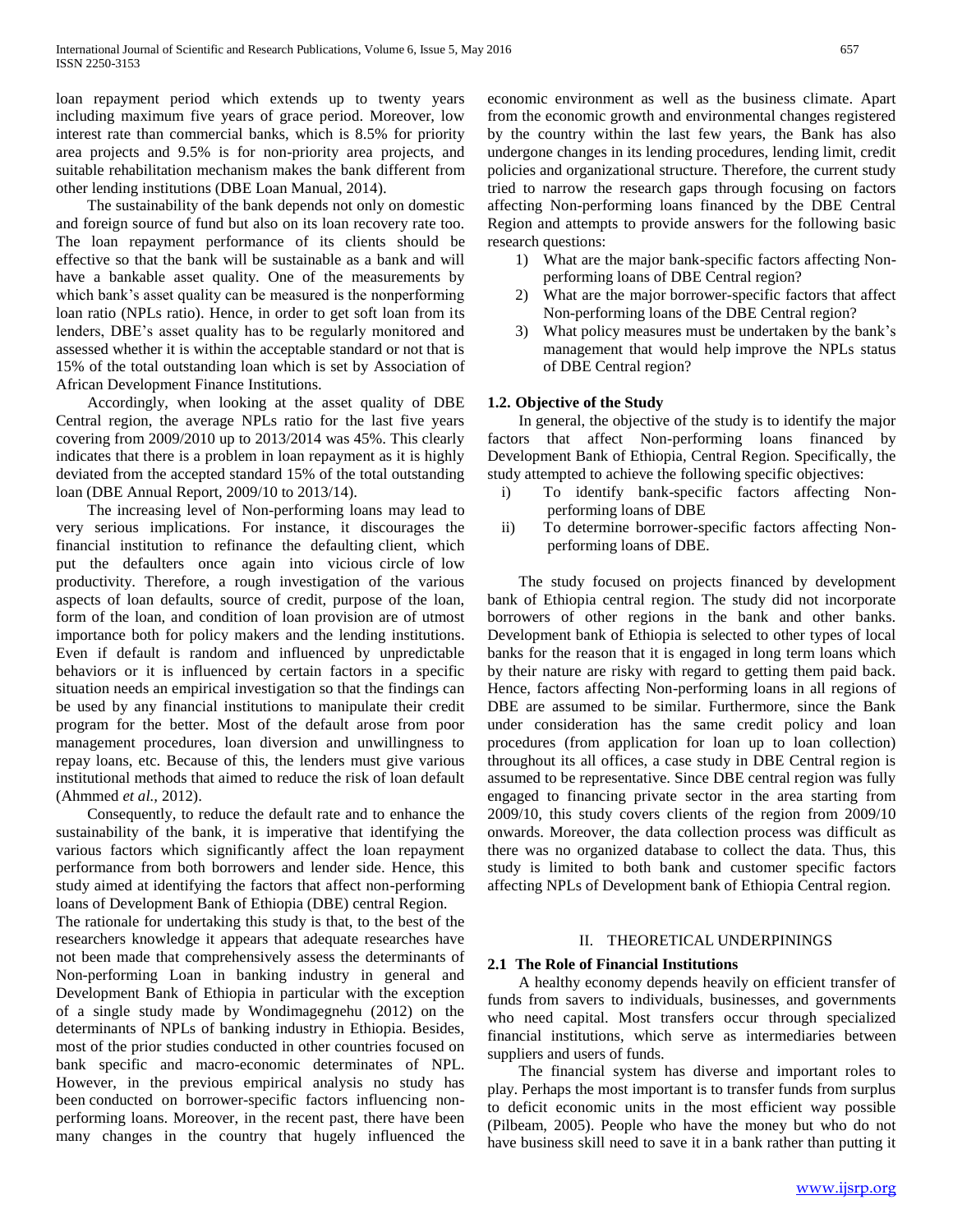at home under their mattresses so as to be safe and not to make their resource sterile as it will generate interest when it is deposited at banks. Inversely, those who have developed entrepreneurial skill but running with a short of finance are ready to take loan. Since it is very difficult for the surplus and deficit units to meet each other due to asymmetric information (more sever in developing countries), there is a need to have an intermediary institution or Bank (Pilbeam, 2005). Therefore, the existence of a development finance institution like Development Bank of Ethiopia (DBE) in the economy is undeniably important.



**Figure 1: Flow of funds in the economy (Suppliers and Users of Funds)**

## **Source:** *Adapted from Shim & Siegel (2007).*

 Development finance institution means an institution which is engaged mainly in medium and long term project finance business, with the purpose of promoting development in the industrial, agriculture, construction, services, commercial or other economic sectors (NBE Directive, 2012). Development Banks are state backed financial institutions that are engaged in the provision of long term loans to not only profitable projects but also to socially beneficial ones. The rapid industrialization in many countries in the 19th century was achieved by state provision of long term loans to risky projects via Development banks, (Diamond, 1957; Boskey, 1961). Accordingly, the credit policy of Development Bank of Ethiopia (2009) details the governing operational principles and guidelines of the Bank for achieving its dual objectives of (1) providing customer focused and efficient credit services and (2) maintaining its own financial health and sustainability (DBE Credit Policy, 2009).

## **2.2 Credit Management Policies**

 In the past decades there have been major advances in theoretical understanding of the workings of credit markets. These advances have evolved from a paradigm that emphasis the problems of imperfect information and imperfect enforcement. Borrowers and lenders may have differential access to information concerning a projects risk, they may form different appraisal of the risk. What is clearly observed in credit market is asymmetric information where the borrower knows the expected return and risk of his project, whereas the lender knows only the expected return and risk of the average project in the economy.

 In the course of undertaking credit activity lending institutions are confronted with four major problems: (i) to determine what kind of risk the potential borrower is (adverse selection), (ii) to make sure the borrower will utilize the loan properly once made, so that s/he will be able to repay it (moral hazard), (iii) to determine or know how the project really did in case the borrower declares his inability to repay, and (iv) to find methods to force the borrower to repay the loan if the borrower is reluctant to do so (enforcement). These problems of imperfect information and enforcement lead to inefficiency of credit market which in turn leads to default. Deep credit assessment that consider the borrowers` character, collateral, capacity, capital and condition (what is normally referred to in the banking circles as the 5C`s) should be undertaken if they are to minimize credit risk (Kapoor *et al*., 2007).

 The significance of credit management has been highlighted by Mensha (1999) as follows: "credit management process deserves special emphasis since appropriate credit management greatly influences the success or failure of financial institutions". Knowledge of a bank's credit risk management process offers a key indicator of the quality of a bank's loan portfolio. The crucial elements of successful credit management therefore are well developed credit policies and procedures; strong portfolio management; effective credit controls and the most central of all a well-qualified staff capable of implementing the system. In order to operate efficiently and make credit available to investors, financial institutions must maintain basic credit standards. These standards include a thorough understanding of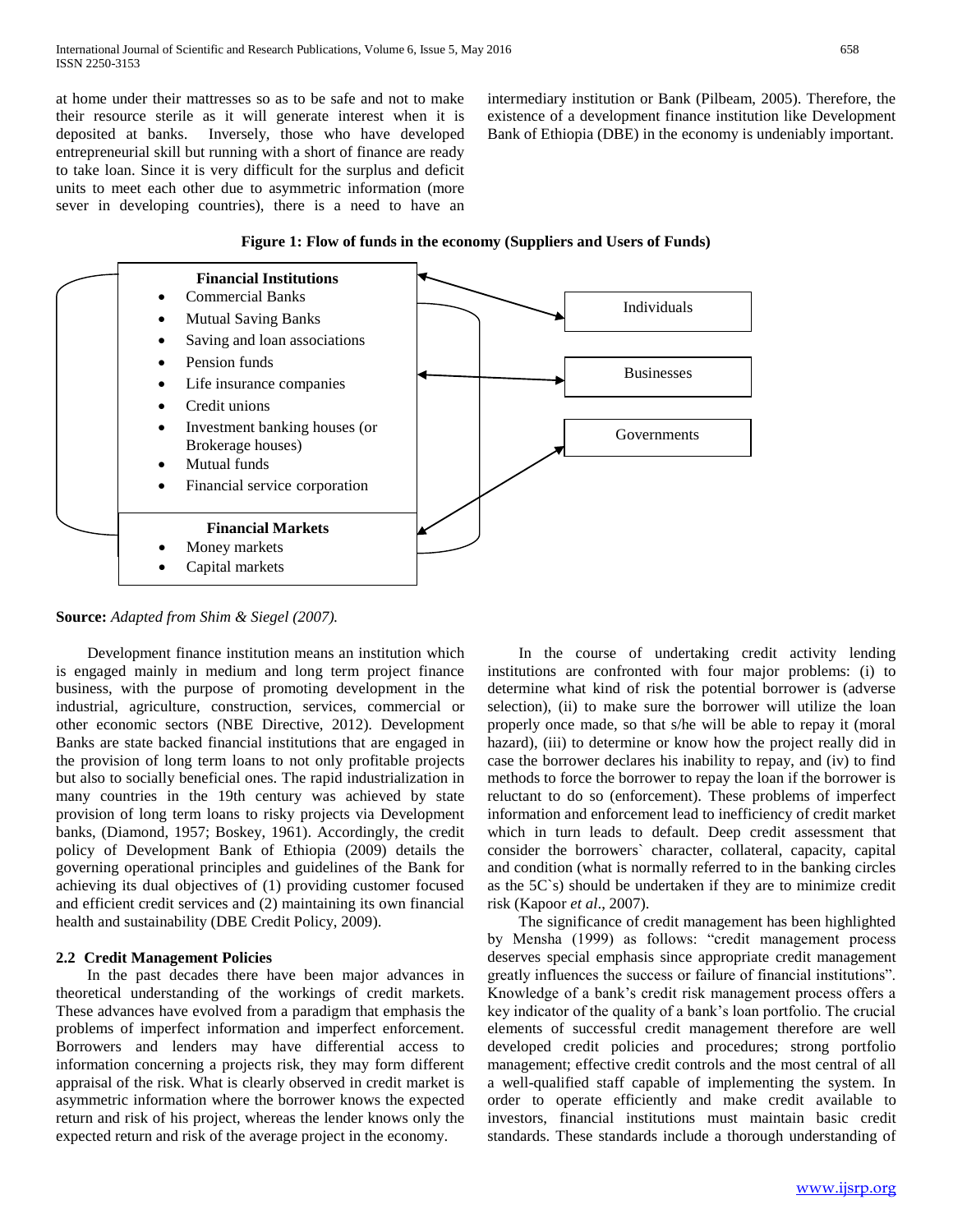the borrowers' business by the officer in charge; reasonable debt equity ratio; marketability and viability of the investment project and other technical capabilities. Credit analysis, in general, is essential for the officer to judge about the credit worthiness of the borrower as well as the project to which the loan is injected.

## **2.2.1 Non-Performing Loan**

 A non-performing loan is a loan that is in default or close to being in default. A loan is said to be in default when it fails to make the repayments of principal and /or interest specified in its loan contract and has no intention of repaying in the future (Pilbeam, 1998). Many loans become non-performing after being in default for 3 months, but this can depend on the contract terms. A loan is nonperforming when payments of interest and principal are past due by 90 days or more, or at least 90 days of interest payments have been capitalized, refinanced or delayed by agreement, or payments are less than 90 days overdue, but there are other good reasons to doubt that payments will be made in full. According to Vigano (1993), Non-performing loans are loans, especially mortgages that organizations lend to borrowers but do not capitalize on. In other words the borrower cannot pay the loan back in full, or even enough for the bank to make a profit. When this happens, the bank can either workout a new payment option, or foreclose on what collateral the borrower has provided. Either option costs the bank money, so lenders try to avoid nonperforming loans whenever possible.

 According to Timothy (1994), loans are regarded as default when they are placed on nonaccrual status or when the terms are significantly altered in a restructuring. Nonaccrual means that banks deduct all interest on the loans that was recorded but not actually collected. Banks have traditionally stopped accruing interest when debt payments were more than 90 days past due. However, the interpretation of when loans qualified as past due varied widely. Many banks did not place loans on nonaccrual if they were brought under 90 days past due by the end of the reporting period. Moreover, Non-performing loans include loans and advances (i) that is not earning income; (ii) on which full payment can no longer be expected and payments are more than 90 days delinquent; (iii) total credits to the accounts are insufficient to cover interest charges over a three-month period; or the maturity date has passed and payment has not been made (Eastern Caribbean Central Bank, 2009).

 Similarly, Asari (2011) defined Non-performing loan as defaulted loan in which banks are unable to profit from them. Generally, loan falls due if no interest has been paid within 90 days, however, different countries may have different experience in this regard. The long run relationship clearly revealed that interest rate has a significant impact on non-performing loans. Inversely, there exist insignificant relationship between inflation rate and non-performing loans. However in short run, both interest & inflation rates will not impact the non-performing loans, as confirmed by Asari (2011).

## **2.2.2 Credit Risk Management**

 According to Eastern Caribbean Central Bank (2009), credit risk management is the process of controlling the impact of credit risk-related events on the financial institution and involves the identification, understanding, and quantification of the degree of potential loss and the consequential implementation of appropriate measures to minimize the risk of loss to the financial institution. In order to maintain successful credit risk management, the lending institution should develop and implement all-inclusive credit risk management in line with its credit risk strategy. The credit risk strategy should reflect the institution's tolerance for risk and the desired level of profitability for incurring various credit risks. A successful credit risk management encompasses the implementation of clearly defined credit policy and processes to facilitate the identification and quantification of risks inherent in an institution's lending and investment activities. The firm's credit policy should be officially established in writing and approved by the board of directors, and should clearly set out the parameters under which credit risk is to be controlled.

 The aim of credit risk management is to capitalize on a bank's risk-adjusted rate of return by retaining credit risk exposure within acceptable limits. Banks need to manage the credit risk inherent in the entire portfolio as well as the risk in individual credits or transactions. Banks should also consider the relationships between credit risk and other risks. The successful management of credit risk is a crucial element of a holistic approach to risk management and essential to the long-term success of any bank. In general, loans represent the largest and most apparent source of credit risk for most of the banks (Basel Committee, 1999).

 For Vigano (1993), credit risk appraisal is a complex process, which requires a careful examination of information regarding the borrower in order to estimate the probability that the loan will be regularly repaid. The probability of regular repayment depends on certain objective factors related to the borrower's operating environment, the borrower's personal attitude towards loan obligation, and the bank's ability to appraise these two issues through the information it has and to control credit risk specific contractual conditions. Accordingly, the key factors that influence credit risk are summarized by Vigano (1993) as follows: the borrower's ability and willingness to pay, existence of positive external conditions, quality of information and the lender's capacity to ensure the borrowers willingness to pay.

## **2.3 Empirical Evidence**

 This section presents evidence which identify the major factors of nonperforming loans. Many researchers have conducted a lot of study on determinants of nonperforming loans (NPLs), due to its significance for the bank's failure. Accordingly, the first subsection, presents factors affecting nonperforming loans in other countries. The second subsection discusses review of prior studies on factors of non-performing loans in Ethiopia and highlights the knowledge gap emerged from survey of empirical literature.

 Credit approving that has not properly considered the credit terms would potentially lead to occurrence of loan default. As per the study by Jimenez & Saurina (2005) on the Spanish banking sector from 1984 to 2003 NPLs are determined by lenient credit terms. The authors indicated that the causes for the leniency were attributed to disaster myopia, herd behavior, moral hazard and agency problems that may entice bank managers to take risk and lend excessively during boom periods. This has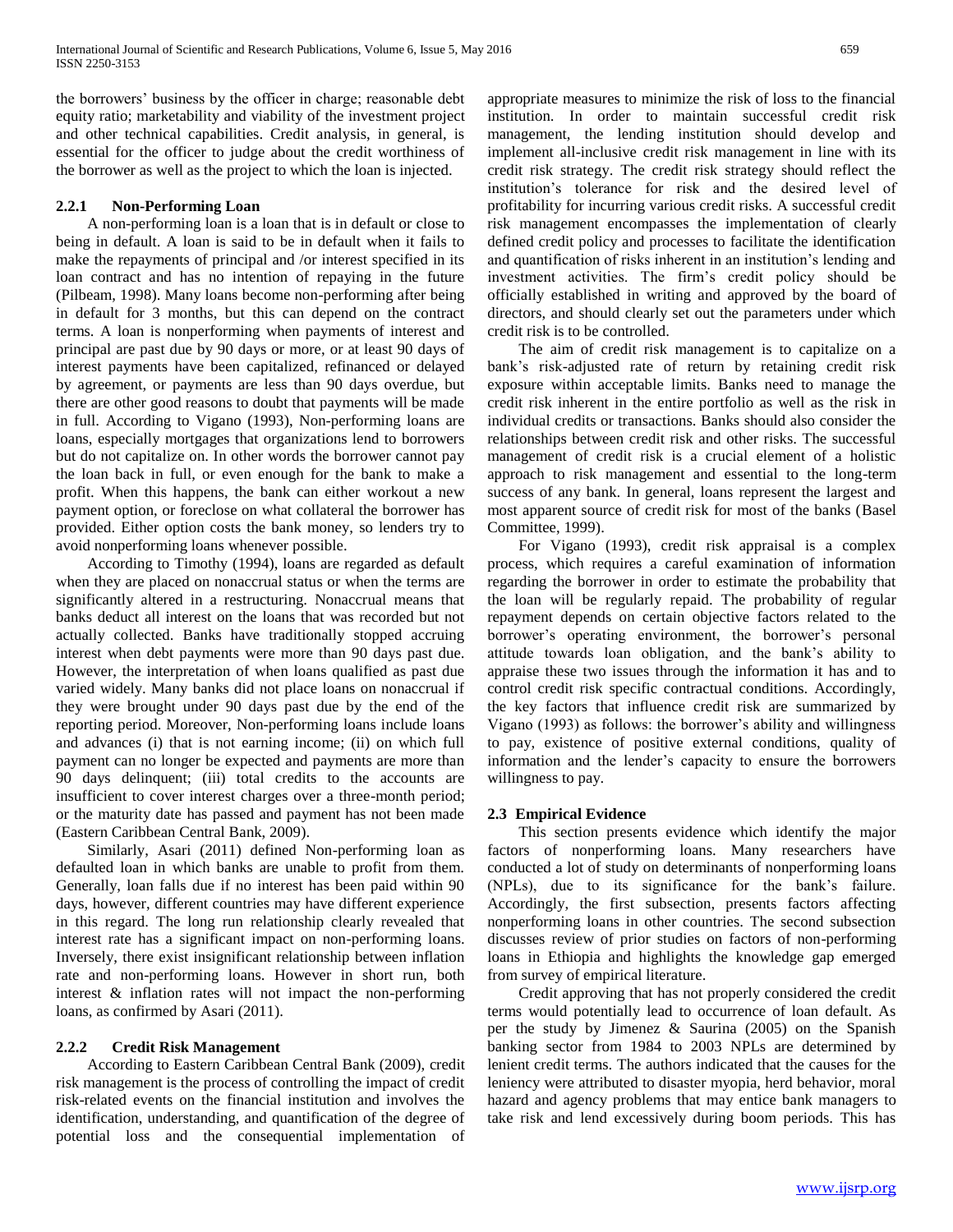been supported by Rajiv & Dhal (2003) who found that terms of credit determines occurrence of non-performing loans.

 On the other hand, banks that charge high interest rate would relatively incur a higher default rate or non-performing loans. In this regard, a study by Sinkey & Greenwalt (1991) on large commercial Banks in US revealed that a high interest rate charged by banks is associated with loan defaults. Rajiv & Dhal (2003) who used a panel regression analysis indicated that financial factors like cost of credit have got significant impact on NPLs. Bloem and Gorter (2001) also indicated that "bad loans" may substantially rise due to abrupt changes in interest rates. The authors discussed various international standards and practices on recognizing, valuing and subsequent treatment of nonperforming loans to address the issue from view point of controlling, management and reduction measures. Similarly, a study by Espinoza and Prasad (2010) focused on macroeconomic and bank specific factors influencing NPLs and their effects in GCC Banking System found that higher interest rates increase non-performing loans but the relationship was not statistically significant.

 Other studies such as Sinkey & Greenwalt (1991) indicated that loan delinquencies are associated with rapid credit growth. The authors found that excessive lending explain loan loss rate. This was confirmed later by Keeton (1999) who used data from commercial banks in the United States (from 1982 to 1996) using a vector auto regression model showed that there was association between default and rapid credit growth. Likewise, Salas and Saurina (2002) in their study on Spanish banks also revealed that credit growth is associated with non-performing loans. Also, study by Bercoff *et al*. (2002) confirmed that asset growth explains NPLs.

 Skarica (2013) also conducted a study on the determinants of NPLs in Central and Eastern European countries. By employing the Fixed Effect Model and seven Central and Eastern European countries for 2007-2012 periods, the study revealed that loan growth, real GDP growth rate, market interest rate, unemployment and inflation rate as determinants of NPLs. The results show that GDP growth rate and unemployment rate have statistically significant negative association with NPLs with justification of rising recession and falling during expansions and growth has impact on the levels of NPLs. This implies that economic developments have a strong impact on the financial stability. The result also discovered that inflation has positive impact on NPLs with a justification that inflation might affect borrowers' debt servicing capacities. Similarly, Jimenez and Saurina (2005) provide evidence that non-performing loans are determined by GDP growth, high real interest rates and lenient credit terms. Meanwhile, Rajiv & Dhal (2003) utilize panel regression analysis and reported that favorable macroeconomic conditions and financial factors such as maturity, cost and terms of credit, banks size, and credit orientation impact significantly on the non-performing loans of commercial banks in India. Likewise, Keeton (1999) revealed evidence of a strong relationship between credit growth and impaired loans. Specifically, Keeton (1999) showed that rapid credit growth, which was associated with lower credit standards, contributed to higher loan losses in certain states in the US.

 Boudriga *et al.* (2009) studied on the lender specific factors and the role of the business and the institutional environment on

loan default in the MENA countries for 2002-2006 periods using random-effects panel regression model for 46 countries. The variables included were credit growth rate, capital adequacy ratio, real GDP growth rate, ROA, the loan loss reserve to total loan ratio, diversification, private monitoring and independence of supervision authority on nonperforming loans. They reported that credit growth rate was negatively related to nonperforming loans. Capital adequacy ratio was positively and significantly affecting loan default implying that highly capitalized banks are not under regulatory pressures to reduce their credit risk and take more risks. In the contrary, their findings reported that ROA has negative and statistically significant influence on NPLs.

## **2.3.1 Empirical Studies in Ethiopia**

 Wondimagegnehu (2012) in his study "determinants of NPLs on commercial banks of Ethiopia" revealed that underdeveloped credit culture, poor credit assessment, aggressive lending, botched loan monitoring, lenient credit terms and conditions, compromised integrity, weak institutional capacity, unfair competition among banks, willful defaults by borrowers and their knowledge limitation, fund diversion for unexpected purposes and overdue financing has significant effect on NPLs. Conversely, the study indicated that interest rate has no significant impact on the level of commercial banks loan delinquencies in Ethiopia.

 Similarly, Mitiku (2014) studied the "Determinants of Commercial Banks Lending: Evidence from Ethiopian Commercial Banks using panel data of eight commercial banks in the period from 2005 to 2011 with the objective of assessing the relationship between commercial bank lending and its determinants (bank size, credit risk, GDP, investment, deposit, interest rate, liquidity ratio and cash required reserve). Based on seven years financial statement data of eight purposively selected commercial banks and using Ordinary Least Square (OLS) technique, the study found that there was significant relationship between commercial bank lending and its size, credit risk, gross domestic product and liquidity ratio. While interest rate, deposit, investment, and cash reserve required do not affect Ethiopian commercial bank lending.

 In view of the above discussions, numerous studies were conducted on the determinants of Non-performing loans. Most of these studies focused on Bank specific and Macro-economic determinates of NPL. However, in the previous empirical analysis no study has been conducted on customer-specific factors influencing non-performing loans. Besides, most of the empirical studies reviewed and discussed in the above paragraphs were made in other countries; and studies in Ethiopian commercial banking sector are scant. Moreover, despite a single study by Wondimagegnehu (2012) on the determinants of NPLs of commercial banks in Ethiopia, no further research has been conducted in the banking sector in general and on Development Bank of Ethiopia (DBE) in particular. Therefore, this study is expected to fill the gap by assessing the association between bank-and customer-specific factors and level of nonperforming loans (NPLs).

## **2.2.3 Conceptual Framework**

 The aim of this study is to identify the major bank-and borrower-specific causes for the occurrence of NPLs of DBE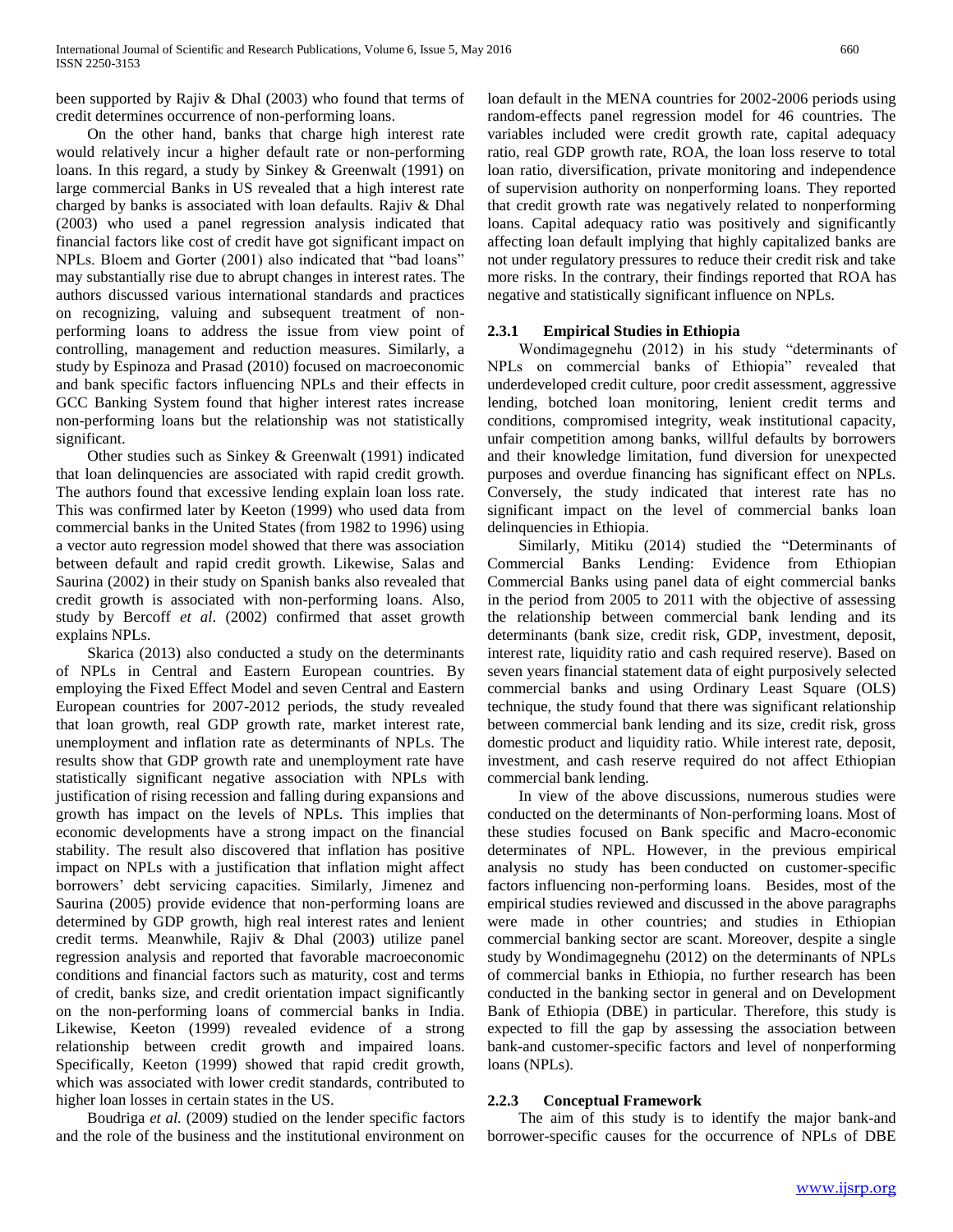central region. Accordingly, based on the objective of the study, the following conceptual model has been framed. Nonperforming loans are affected by bank specific, customer specific and macroeconomic factors as discussed in the literature review part. Bank specific factors include poor credit assessment and credit monitoring, credit size, aggressive lending, compromised integrity in approving and bank's great risk appetite, high interest rate, lenient/lax credit terms whereas customer/borrower specific causes are loan diversion, poor credit culture of customers, willful defaulting (Joseph *et al*., 2012; Wondimagegnehu, 2012; Keeton and Morris, 1987; Rajiv & Dhal, 2003; Pasha, S. & Khamraj, T., 2005; Jimenez and Saurina, 2005). Therefore, the following conceptual model summarizes the main focus of this study.

## **Figure 2: Conceptual Framework**



**Source:** *Formed by the researchers.*

### III. RESEARCH DESIGN AND METHODOLOGY

### **3.1 Research Design**

 To achieve the objective of the study, the research used descriptive research design to identify the major factors that affect Non-performing loans of Development Bank of Ethiopia Central Region.

### **3.2 Research Strategy**

 The strategy adopted in the study contains diverse methods and tools that are relevant to achieve the desired research outcome. Accordingly, the research strategy employed in this study was both quantitative and qualitative (mixed methods) approach. The use of quantitative strategy of inquiry is necessary when the researcher want to deeply investigate and analyze an event, program and problem very well (Creswell, 2003). The purpose of the quantitative aspect of this study is to seek information that can be generalized about the association between bank-and borrower-specific factors and NPLs at DBE central region. The study was based on survey design with a semi-structured self-administered questionnaire and document analysis. On the other hand, the purpose of the qualitative strategy is to search for data that can supplement the gap that might not be captured by the quantitative survey and to obtain deeper understanding of the borrower-and bank-specific factors that would cause occurrence of NPLs.

### **3.3 Nature of Data and Instruments of Data Collection**

 The data employed in this study were both primary and secondary. In the context of DBE, a loan is said to be NPL when it fails to meet its debt obligations and past due over 365 days.

Based on NBE directive, the status of arrears loan can be classified into five ageing categories. Namely, *Pass, Special mention, Substandard, Doubtful* and *Loss*. The first two are categorized under *performing loan* and the rest three are categorized under *non-performing loan*. Accordingly, the data for the study were collected only from projects that are under the categories of non-performing that includes *substandard*, *doubtful* and *loss* ageing categories.

 In order to collect primary data, the researchers used questionnaire. Questionnaire was dispatched both to the borrowers and the staffs of the region to identify the major factors that affect non-performing loans. As far as the secondary data is concerned, DBE working documents and individual files of different projects of the region were reviewed and the annual reports of the bank, bulletins, manuals, directives and procedures were employed in the study.

## **3.4 Population and Sample Selection**

 The participants (subjects) of the study were DBE Central region and its nonperforming loans. In sample size determination, projects which are under implementation were not part of the study. Based on NBE's directive, the repayment performance of the project can only be evaluated after six months and above (NBE Directive, 2012). Moreover, project which are under ageing categories of *pass* and *special mention* (since they are considered as performing loans) are not part of the study.

 The loan portfolio report of DBE central region indicated that there were 77 numbers of non-performing loans managed in the region. Sample selection was based on stratified random sampling. Considering the total population of the study, the sample size of the study was determined using mathematical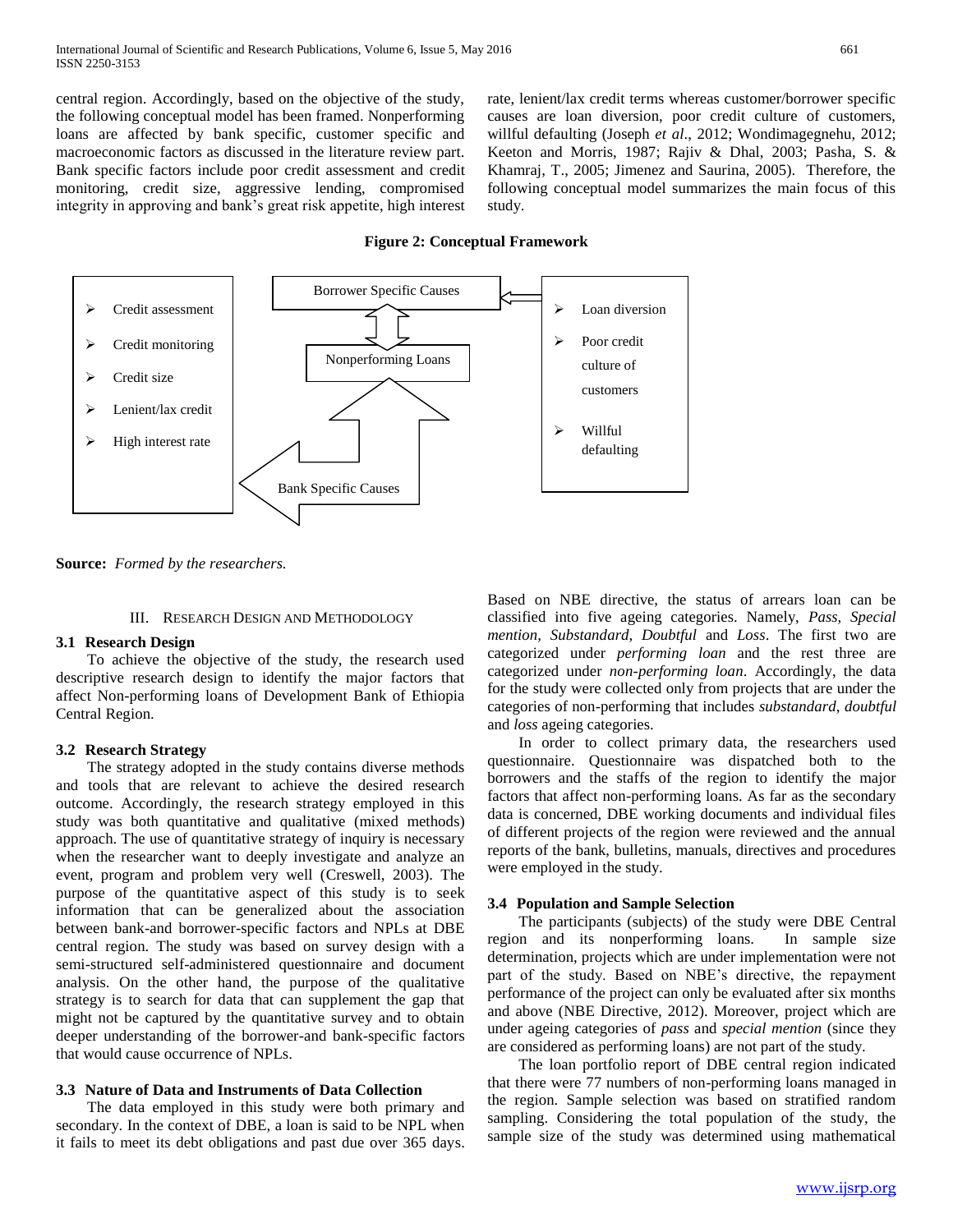formula. Borrowers sample size was taken only from default loans (Non-performing loans) which are under loan classification of *substandard*, *doubtful* and *loss*. Based on NBE directive of loan classification, non-default loans are under *pass* and *special mention* loan classification while default projects are under *substandard, doubtful* and *loss* loan classification. Thus the sample size was taken only from default loans which are under loan classification of *substandard*, *doubtful* and *loss*. However, the sample for staff respondents was taken from the region's credit process and project rehabilitation and loan recovery teams.

The mathematical formula used in sample size determination is given below at 10% precision level (Israel, 2009).

$$
n = \frac{n}{1 + N(e)2}
$$
  
Where,  $N = \text{Total Population}$   
 $e = \text{Precision level}$   
 $n = \text{sample size}$ 

| <b>Table 1: Loan Classification Category</b> |  |
|----------------------------------------------|--|
|                                              |  |

| S.N          | <b>Description</b>                     | <b>Population Size</b> | <b>Sample Size</b> |
|--------------|----------------------------------------|------------------------|--------------------|
|              | <b>Borrowers/Owners</b>                |                        |                    |
| 1.1.         | Sub-Standard                           | 21                     | 12                 |
| 1.2.         | Doubtful                               | 21                     | 12                 |
| 1.3.         | Loss                                   | 35                     | 20                 |
| Sub-total    |                                        | 77                     | 43                 |
| <b>Staff</b> |                                        |                        |                    |
| 2.1          | <b>Credit Process</b>                  | 21                     | 16                 |
| 2.2          | Project Rehabilitation & Recovery Team | 10                     | 8                  |
| Sub-total    |                                        | 31                     | 24                 |

## **3.5 Method of Data Analysis**

 Descriptive analysis was used to investigate and describe the factors affecting non-performing loan. The analysis was performed with IBM SPSS Statistics Version 20.0. Besides, measures of central tendency (mean, standard deviation), frequency and percentage were used to analyze the data gathered through the questionnaire. Finally, the results were presented using tables and figures.

### IV. RESULTS AND DISCUSSIONS

## **4.1 Demographic Characteristics of Borrowers**

 According to the result obtained from the data, out of the total borrower respondents 26 (61.9 %) of them were private limited companies and 16 (38.1%) were sole proprietorship. The response shows that from sample borrowers' who failed to pay their loans majority of them were Private Limited Companies (Plc.). Out of the 16 sole proprietorship borrowers 7 of them were between the age range of 35 to 44 years, 2 were between 25 to 34 years, 4 were between 45 to 54 years and the remaining 3 were above 55 years. Regarding their sex, 12 (75 %) were male and 3 (18.8%) were female and the sex of one respondent (6.3%) was not indicated. Regarding marital status 2 (12.5%), 11 (68.8%), and 2 (12.5%), of the respondents were single, married and divorced respectively. With respect to borrowers educational background, 1 (6.3%) and 4 (25%) of them were primary  $\&$ secondary school completers. Whereas, 5 (31.3%) and 6 (37.5) of them were diploma and first degree holders & above respectively. In terms of the type of projects borrowers are engaged, 19 (45.2%) were agricultural projects while 18 (42.9%) were industrial projects. The remaining 5 (11.9%) respondents were engaged in service sector. Hence from the results of the

survey regarding demographic characteristics of borrowers, the majority of default borrowers of the region were Plc.'s. From those who are under sole proprietorship most defaulters were *Male*, *Married* and found in the age range of 35- 44 years.

 Regarding the current position of staff respondents, 1 (4.2%), 4 (16.7%), 5 (20.8%), 9 (37.5%), 2 (8.3%), 1 (4.2%), and 2 (8.3%), of them were Trainee Junior Loan Officers, Junior Loan Officers, Loan Officers, Senior Loan Officers, PRLR Officers, Branch Managers and Principal Officers respectively. Hence, the survey result clearly indicates that most of the staff members included in the study was Senior Loan Officers capable of providing reliable data necessary for the study.

 In terms of staff respondents' experience, 41.7% of them were having  $1 - 5$  years of banking experience. 20.8% had banking experience of above 15 years; and 5 (20.8%) of the staff respondents were having  $6 - 10$  years of banking experience. 3  $(12.5\%)$  of the respondents were having  $11 - 15$  years of experience in the banking industry. Only 1 (4.2%) of the respondents had banking experience of less than 1 year. This clearly shows that the majority of DBE staff respondents were having ample experience in providing the desired response that naturally contributed to the data quality of this survey.

## **4.2 Bank Specific Factors**

 The study tries to examine the factors that affect NPLs in DBE Central region. The study asked respondents to show their level of agreement or disagreement to certain statements dealing with bank specific factors affecting occurrences of nonperforming loans. Hence, the responses given by the respondents are presented as follows.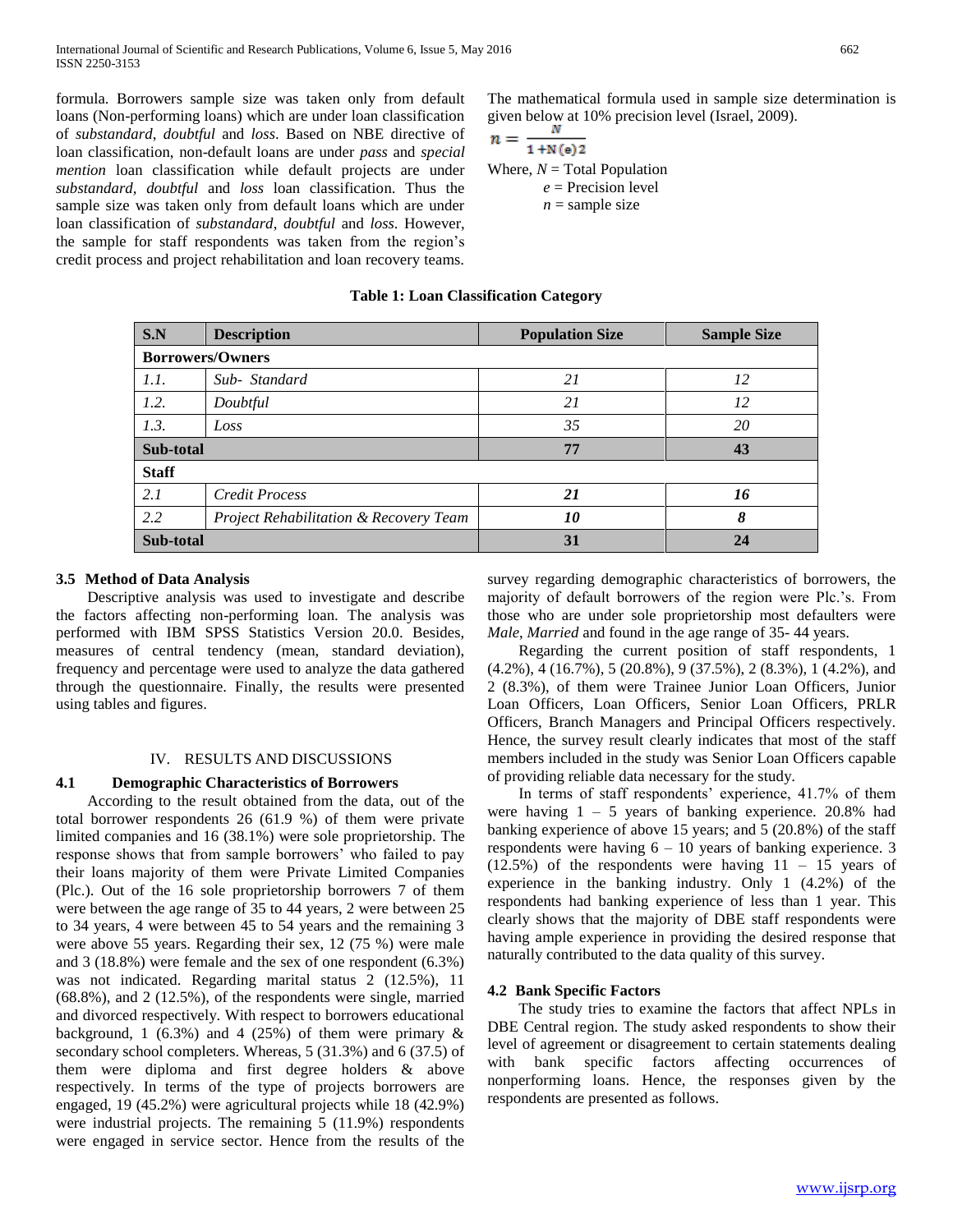## *(1) Credit Assessment and NPLs*

 The result indicates that slightly above average (54.2%) of the respondents agreed that know your customer (KYC) policy of bank lead to high loan quality (mean=1.62). The study also indicated that weak credit risk management is perceived to lead to loan default as evidenced by slightly above average number (58.3%) of respondents with mean score of 1.46. On the other hand, 41.7% of the respondents having mean value of 2.38 agreed that easily admitted borrowers usually get defaulted. Credit assessment deals with a thorough analysis of the five C's to help indicate whether to lend or not and how much, under what terms and conditions, at what price to lend, to mention a few. Thus, banks that employ a strong KYC policy in recruiting customers would have a better loan quality. On the other hand, when the bank has weak credit risk management, the loans would be exposed to default. Besides, easily admitted borrowers usually get defaulted. Generally, the result depicts that weak credit risk management and easily admitted borrowers cause occurrences of nonperforming loans (*See Table 2 below*).

|                                                                         | <b>Strongly</b><br>Agree |      | Agree |                   | <b>Neutral</b> |      | <b>Disagree</b>          |                          | <b>Strongly</b><br><b>Disagree</b> |                   | <b>Total</b> |       |
|-------------------------------------------------------------------------|--------------------------|------|-------|-------------------|----------------|------|--------------------------|--------------------------|------------------------------------|-------------------|--------------|-------|
|                                                                         | N                        | $\%$ | N     | $\%$              | N              | $\%$ | N                        | $\%$                     | N                                  | $\%$              | N            | %     |
| Know Your Customer (KYC)<br>policy of bank lead to high loan<br>quality | 10                       | 41.7 | 13    | 54.2              |                | 4.2  | $\overline{\phantom{a}}$ |                          |                                    |                   | 24           | 100.0 |
| Weak credit risk management<br>lead to loan default                     | 14                       | 58.3 | 9     | 37.5              |                | 4.2  | $\overline{\phantom{a}}$ | $\overline{\phantom{0}}$ | $\overline{\phantom{0}}$           | -                 | 24           | 100.0 |
| Easily<br>admitted<br><b>borrowers</b><br>usually get defaulted         | 4                        | 16.7 | 10    | 41.7              |                | 29.2 | 3                        | 12.<br>5                 | -                                  |                   | 24           | 100.0 |
|                                                                         |                          |      |       |                   |                |      | Mean                     |                          |                                    | Std.<br>Deviation |              |       |
|                                                                         |                          |      |       | Credit assessment |                |      |                          | 4.1804                   |                                    | .41640            |              |       |

**Table 2: Factors Indicating Relation between Credit Assessment and Loan Default**

**Source**: *SPSS Output from Survey Data, 2015*

## *(2) Credit Monitoring and NPLs*

 The results revealed that strict monitoring and controlling of project performance is believed to lead to high loan quality as confirmed by a significant number (70.8%) of respondents (mean=1.29). On the other hand, 33.3% of the respondents with mean score of 2.96 agreed that loan might perform well if properly monitored despite poor assessment during loan approval. However, 45.8% of the respondents (mean=2.54) agreed that occurrence of nonperforming loan is directly related to loan follow up. Furthermore, half (50%) of the respondents with mean value of 2.63 agreed that banks with higher budget for loan monitoring have lower nonperforming loans (*See table 3 below*). Naturally, the objective of monitoring a loan is to verify

whether the basis on which the lending decision was taken continuously to hold good and to ascertain the loan funds are being properly utilized for the purpose they were granted. There is also a tendency by borrowers to give more attention to repaying loans if they are properly given attention by banks. Thus, credit monitoring is directly related to loan performance. Strict monitoring and controlling of projects is the base to have good loan quality. Moreover, even poorly assessed and advanced loan might perform well if properly monitored. This indicates that follow up would substitute poor credit analysis or assessment at the beginning. On the other hand, though loan monitoring requires budget, allocating higher budget might ensure loan performance.

|                                                                                        | <b>Strongly</b><br>Agree |      | Agree          |                   | <b>Neutral</b> |               | <b>Disagree</b> |        | <b>Strongly</b><br><b>Disagree</b> |      | <b>Total</b> |                |
|----------------------------------------------------------------------------------------|--------------------------|------|----------------|-------------------|----------------|---------------|-----------------|--------|------------------------------------|------|--------------|----------------|
|                                                                                        | N                        | $\%$ | N              | $\frac{0}{0}$     | N              | $\frac{0}{0}$ | N               | $\%$   | N                                  | $\%$ | N            | $\%$           |
| Strict monitoring and Controlling of project<br>performance lead to high loans quality | 17                       | 70.8 | $\overline{7}$ | 29.2              |                |               | ۰               | ۰.     | $\overline{\phantom{a}}$           |      | 24           | 100.0          |
| Poorly assessed and advanced loans may<br>perform well if properly monitored           | 2                        | 8.3  | 8              | 33.3              | 6              | 25.0          | 5               | 20.8   | 3                                  | 12.5 | 24           | 100.0          |
| Loan follow up is directly related to<br>occurrence of nonperforming loans             | $\overline{4}$           | 16.7 | -11            | 45.8              | $\overline{4}$ | 16.7          | $\mathfrak{D}$  | 8.3    | 3                                  | 12.5 | 24           | 100.0          |
| higher budget for loan monitoring will result<br>in lower non-performing loans         |                          | 4.2  | 12             | 50.0              | $\mathcal{I}$  | 29.2          | 3               | 12.5   |                                    | 4.2  | 24           | 100.0          |
|                                                                                        |                          |      |                |                   |                |               |                 | Mean   |                                    |      |              | Std. Deviation |
|                                                                                        |                          |      |                | Credit Monitoring |                |               |                 | 3.6458 |                                    |      | .49408       |                |

**Table 3: Factors Indicating Credit Monitoring and Loan Default**

**Source**: *SPSS Output from Survey Data, 2015*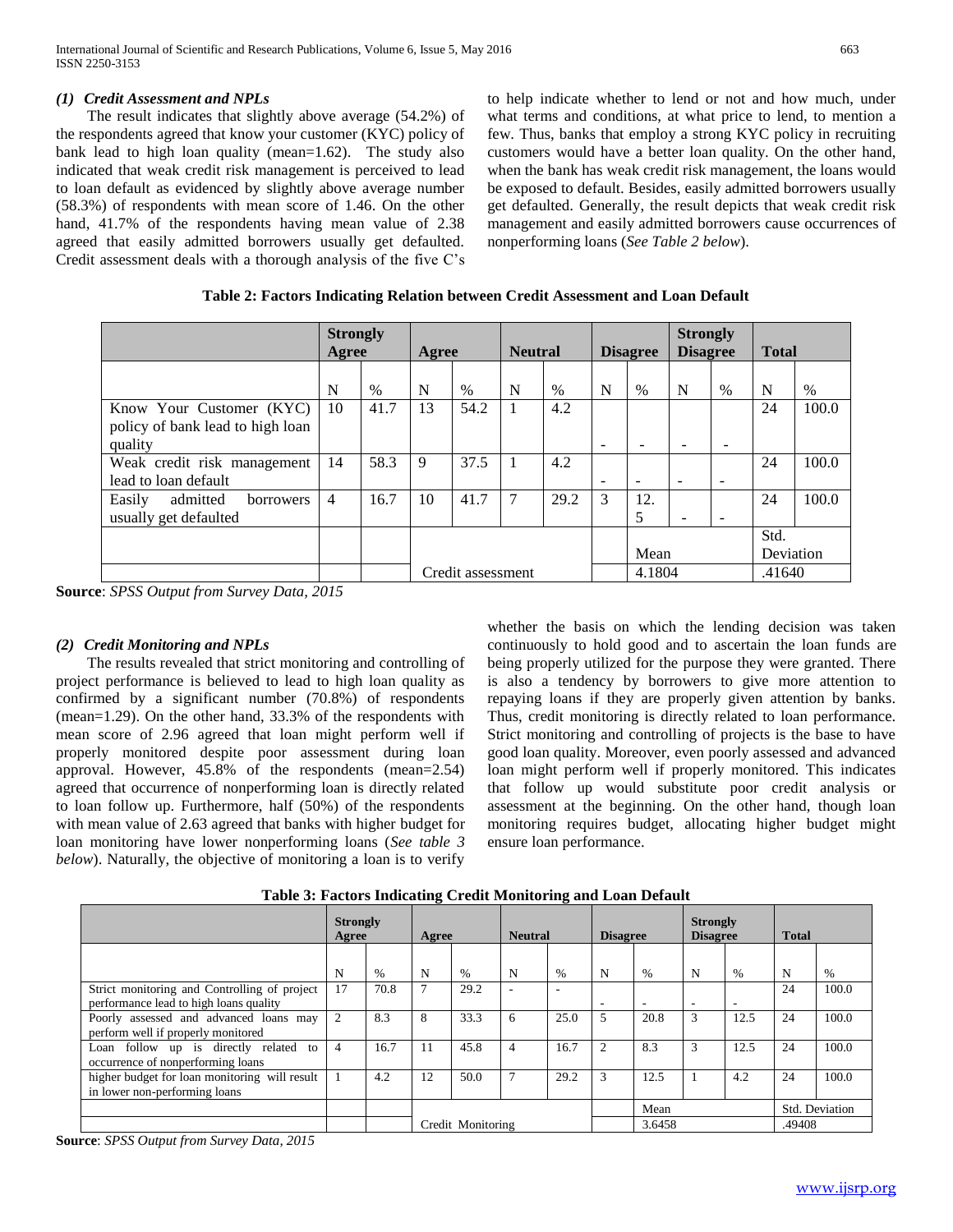#### *(3) Borrower's Orientation and NPLs*

 The results clearly show that a relationship exists between borrowers' orientation and occurrence of nonperforming loans. Accordingly, 75% of the respondents (mean=1.83) agreed that loan performance is affected by borrower's orientation/culture. On the other hand, 62.5% of respondents with mean value of 1.92 agreed that there is a relationship between loan default and borrower's culture. Besides, 75% of the respondents with mean value of 2.25 agreed that default in some area is ascribed to the culture of the borrowers. Furthermore, 50% of the respondents having mean value of 1.83 agreed that society's culture development leads to good loan performance. Thus, all of the factors relating to culture exhibited agreement as evidenced by a significant number of respondents (mean = 3.7742).

 On the other hand, 45.8% of the respondents with mean value of 2.54 agreed that loans with high interest rate tend to turn to NPL. Though, about 54.2% of the respondents with mean value of 2.42 agreed that charging high interest rate leads to loan default. In addition, a significant portion (75%) of the respondents with mean score of 2.13 agreed that loan default can be caused by lenient /lax credit terms. However, 74% of respondents reported that borrowers default because they don't understand credit terms well (mean=2.92). Finally, 79.2% of the respondents agreed that poorly negotiated credit terms significantly lead to NPLs.

 The result indicated that there is strong relation between borrowers' culture/orientation and occurrence of nonperforming loans. Therefore, borrower's orientation/culture is one of the causes for loan default. Moreover, high interest rate also causes for the occurrence of nonperforming loans. Both lenient/lax credit terms & difficulty in understanding credit terms leads to loan default. Similarly, poorly negotiated credit terms lead to nonperforming loans as confirmed by the majority of respondents (*See table 4 below*).

|                                                                           | <b>Strongly</b><br>Agree | Agree |              | <b>Neutral</b> |                | <b>Disagree</b> |                | <b>Strongly</b><br><b>Disagree</b> |                          | <b>Mean</b>              | Std.<br><b>Deviatio</b><br>$\mathbf n$ |       |
|---------------------------------------------------------------------------|--------------------------|-------|--------------|----------------|----------------|-----------------|----------------|------------------------------------|--------------------------|--------------------------|----------------------------------------|-------|
|                                                                           | N                        | $\%$  | N            | $\%$           | N              | $\%$            | N              | $\%$                               | $\mathbf N$              | $\%$                     |                                        |       |
| Borrower's orientation/culture is<br>related to loan performance          | 5                        | 20.8  | 18           | 75.0           | 1              | 4.2             |                |                                    | $\overline{a}$           | $\overline{a}$           | 1.83                                   | 0.482 |
| There is a relationship between<br>loan default and borrower's<br>culture | 6                        | 25.0  | 15           | 62.5           | 2              | 8.3             | 1              | 4.2                                | $\overline{\phantom{a}}$ | $\overline{\phantom{a}}$ | 1.92                                   | 0.717 |
| Default in some area is ascribed<br>to the culture of the borrowers       |                          |       | 18           | 75.0           | 6              | 25.0            |                |                                    |                          |                          | 2.25                                   | 0.42  |
| Society's cultural development<br>leads to good loan performance          | 8                        | 33.3  | 12           | 50.0           | $\overline{4}$ | 16.7            |                |                                    |                          | $\overline{\phantom{a}}$ | 1.83                                   | 0.702 |
| Loans with high interest rate<br>tend to turn to NPL                      | 2                        | 8.3   | 11           | 45.8           | 7              | 29.2            | $\overline{4}$ | 16.7                               | $\blacksquare$           | $\overline{\phantom{a}}$ | 2.54                                   | 0.884 |
| Charging high interest rate leads<br>to loan default                      | $\mathbf{1}$             | 4.2   | 13           | 54.2           | $\mathbf{Q}$   | 37.5            | $\mathbf{1}$   | 4.2                                | $\blacksquare$           | $\blacksquare$           | 2.42                                   | 0.654 |
| Lenient / lax credit term cause<br>loan default                           | $\mathfrak{D}$           | 8.3   | 18           | 75.0           | $\overline{3}$ | 12.5            | 1              | 4.2                                |                          | $\overline{a}$           | 2.13                                   | 0.612 |
| Borrowers default because they<br>don't understand credit terms<br>well   | 9                        | 37.5  | $\mathbf{Q}$ | 37.5           | 5              | 20.8            | $\mathbf{1}$   | 4.2                                | $\overline{\phantom{a}}$ | $\blacksquare$           | 2.92                                   | 0.881 |
| Poorly negotiated credit terms<br>lead to loan non perform (NPL)          | $\mathbf{1}$             | 4.2   | 19           | 79.2           | $\overline{c}$ | 8.3             | $\overline{2}$ | 8.3                                |                          |                          | 2.21                                   | 0.658 |

### **Table 4: Relation between Borrower's Orientation and Occurrence of NPL**

**Source**: *SPSS Output from Survey Data, 2015*

## *(4) Credit Size and NPLs*

 The findings revealed that slightly above average (54.2%) of the respondents with mean value of 2.12 agreed that aggressive lending leads to occurrence of large NPL ratio. However, 37.5% of the respondents with mean value of 2.96 agreed that rapid credit growth lead to huge nonperforming loans. Whereas, 45.8% of the respondents with a mean score of 2.46 thought that banks' greater risk appetite would be cause for

occurrence of non-performing loans. On the other hand, 41.7% of respondents with mean score of 2.88 agreed that compromised integrity in lending leads to loan default. Finally, 41.7% percent of them with mean score of 3.71 disagreed that having large number of borrowers causes loan default.

 Hence, aggressive lending, bank's great risk appetite and compromised integrity in approving credit cause large volume of nonperforming loans. Besides, rapid credit growth is also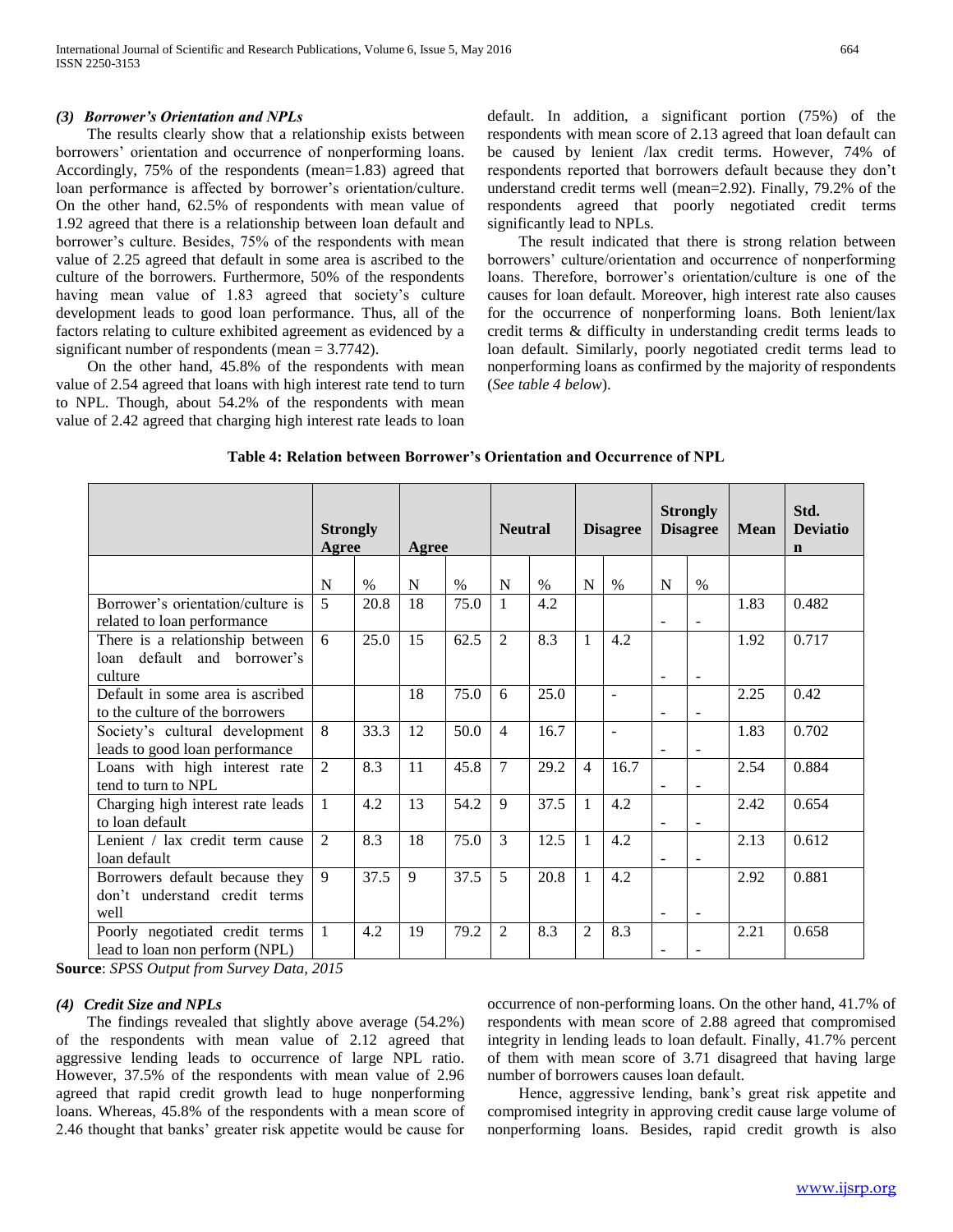believed to cause for occurrence of loan default as confirmed by a significant number of respondents (mean=2.96). The response indicates that having large number of borrowers is not the cause

for the occurrence loan default (*See table 5 below*) as evidenced by the majority of respondents.

|                                                                          | Agree          | <b>Strongly</b><br>Agree |    | <b>Neutral</b><br><b>Disagree</b> |                |      | <b>Strongly</b><br><b>Disagree</b> |        | <b>Total</b>   |                          |                   |       |
|--------------------------------------------------------------------------|----------------|--------------------------|----|-----------------------------------|----------------|------|------------------------------------|--------|----------------|--------------------------|-------------------|-------|
|                                                                          | N              | $\%$                     | N  | %                                 | N              | $\%$ | N                                  | $\%$   | N              | $\%$                     | N                 | $\%$  |
| Aggressive lending leads to large<br>NPL volume/ratio                    | 5              | 20.8                     | 13 | 54.2                              | $\overline{4}$ | 16.7 | 2                                  | 8.3    | ۰              | $\overline{\phantom{a}}$ | 24                | 100.0 |
| Rapid credit growth leads huge<br>NPL level                              |                | 4.2                      | 8  | 33.3                              | 6              | 25.0 | 9                                  | 37.5   | ۰              | $\overline{\phantom{a}}$ | 24                | 100.0 |
| The Bank's great risk appetite is<br>cause for NPL                       | $\overline{4}$ | 16.7                     | 11 | 45.8                              | $\overline{4}$ | 16.7 | $\overline{4}$                     | 16.7   |                | 4.2                      | 24                | 100.0 |
| in<br>Compromised<br>integrity<br>lending leads to loan default          | 2              | 8.3                      | 10 | 41.7                              | 3              | 12.5 | 7                                  | 29.2   | $\mathfrak{D}$ | 8.3                      | 24                | 100.0 |
| $\sigma$ f<br>Having<br>number<br>large<br>borrowers causes loan default |                | $\overline{\phantom{a}}$ | 5  | 20.8                              | 3              | 12.5 | 10                                 | 41.7   | 6              | 25.0                     | 24                | 100.0 |
|                                                                          |                |                          |    |                                   |                |      |                                    | Mean   |                |                          | Std.<br>Deviation |       |
|                                                                          |                |                          |    | Credit Size                       |                |      |                                    | 3.1750 |                |                          | .63331            |       |

**Table 2: Factors Indicating Credit Size and Loan Default**

**Source**: *SPSS Output from Survey Data, 2015*

## *(5) Credit Performers Capability, Power and Bank's Policy*

 Regarding credit performers' capability, power and bank policy and its impact on the occurrence of NPL in the region, 62.5% of the respondents with mean of 2.46 agreed that project appraising and selection officers and managers are qualified and skilled enough. Furthermore, 45.8% of the respondents with mean value of 2.46 agreed that credit performers in the bank

have autonomous power in appraising and selecting projects. On the other hand, slightly above average (58.3%) of the respondents with a mean score of 1.96 confirmed that the bank's lending policy always influences the region's lending decisions. Finally, 37.5% of the respondents with mean of 2.71 agreed that measures taken to resolve non-performing loans in the bank are too lenient (*See table 6 below*).

|                                                                                                     | <b>Strongly</b><br>Agree |      | Agree                 |               |                             | <b>Neutral</b> |   | <b>Disagree</b> |   | <b>Strongly</b><br><b>Disagree</b> | <b>Total</b>      |       |
|-----------------------------------------------------------------------------------------------------|--------------------------|------|-----------------------|---------------|-----------------------------|----------------|---|-----------------|---|------------------------------------|-------------------|-------|
|                                                                                                     | N                        | $\%$ | N                     | $\%$          | N                           | $\%$           | N | $\%$            | N | $\%$                               | N                 | $\%$  |
| appraising and<br>Project<br>selection<br>officers and managers are qualified<br>and skilled enough |                          |      | 15                    | 62.5          | 7                           | 29.2           | 2 | 8.3             |   |                                    | 24                | 100.0 |
| Credit performers in the bank have<br>autonomous power in appraising and<br>selecting projects      |                          | 4.2  | 11                    | 45.8          | 7                           | 29.2           | 5 | 20.8            |   |                                    | 24                | 100.0 |
| The bank's lending policy always<br>influences<br>the region's<br>lending<br>decisions              | 6                        | 25.0 | 14                    | 58.3          | 3                           | 12.5           |   | 4.2             |   |                                    | 24                | 100.0 |
| taken to resolve<br>Measures<br>non-<br>performing loans in the bank are too<br>lenient             | 3                        | 12.5 | 9                     | 37.5          | 5                           | 20.8           | 6 | 25.0            |   | 4.2                                | 24                | 100.0 |
|                                                                                                     |                          |      | Credit<br>Capability, |               | Performance<br>Power<br>and |                |   | Mean            |   |                                    | Std.<br>Deviation |       |
|                                                                                                     |                          |      |                       | Bank's Policy |                             |                |   | 3.5521          |   |                                    | .51594            |       |

**Source**: *SPSS Output from Survey Data, 2015*

 Besides, the respondents were asked to rank the factors affecting NPLs in the region. Accordingly, poor monitoring/follow-up was considered by the majority as the primary factor causing occurrences of nonperforming loans while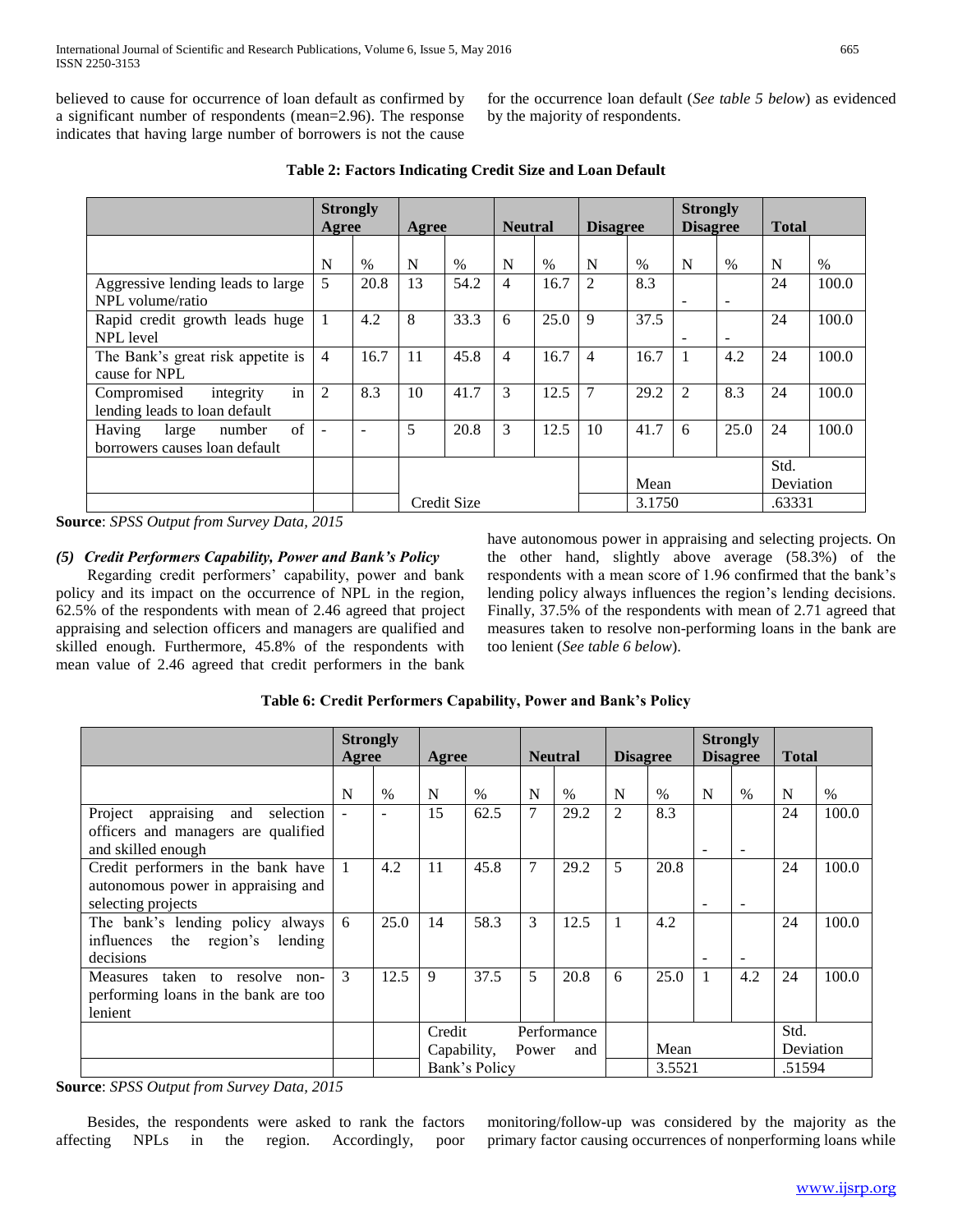poor credit assessment was ranked second. Credit culture/orientation was ranked as the third influential factor. On the other hand, a lenient credit term was ranked as the fourth important factor to cause occurrence of nonperforming loans. Whereas, other factors not mentioned in the table was ranked as the fifth relevant factors causing for NPL. Finally, high interest rate has been ranked as the sixth influential factor to cause for loan default (*See table 7 below*).

|  |  | Table 7: Ranking of Factors Affecting Occurrence of Nonperforming Loans |  |  |
|--|--|-------------------------------------------------------------------------|--|--|
|  |  |                                                                         |  |  |

|                              | Minimum | Maximum | Mean | <b>Std. Deviation</b> | Rank |
|------------------------------|---------|---------|------|-----------------------|------|
| High interest rate           |         |         | 5.00 | 1.180                 | o    |
| Lenient credit terms         |         |         | 3.04 | 1.601                 |      |
| Credit culture / Orientation |         |         | 2.75 | 1.539                 |      |
| Poor monitoring/follow       |         |         | 2.21 | 1.641                 |      |
| Poor risk assessment         |         |         | 2.57 | 1.701                 |      |
| Others, Please specify       |         |         | 4.67 | 2.160                 |      |
| Valid N (list wise)          |         |         |      |                       |      |

**Source:** *SPSS Output from Survey Data, 2015*

 Furthermore, using open-ended questions regarding causes for occurrence of nonperforming loan the following factors were identified as common causes for incidence of nonperforming loans: *weak risk assessment*, *implementation delay*, *poor followup* and *lack of proper assessment of KYC* or *due diligence*.

## **4.3 Customers Specific Factors**

### *(1) Project Accessibility*

 The respondents' were asked about the accessibility of their project to basic infrastructure and utilities. Accordingly, 59.5% of the respondents agreed that their project is accessible. Thus, the result shows that infrastructure and utilities were not the cause of the projects to become defaulter.

## *(2) Loan History*

 Borrowers were also asked to give their degree of agreement or disagreement whether or not the process of

approving loans in the bank is transparent. However, only 42.9% of the respondents agreed that the process is transparent. Though, 31% of them are neutral to provide their view on the matter, around 23.8% of them claimed that the process of approving loans in the region is not transparent.

 More than average of the respondents has reservation on the transparency of loan approving process of the bank. Besides, loan approval process of the bank has risen as the cause for nonperforming loans in another subjective question. The reason might relate to the transparency of loan approving. If the loan approving process is not transparent it highly deteriorates the quality of loan approved. This leads to occurrence of NPL.

Respondents were asked about the sufficiency of the loan approved for the requirement of their project. Accordingly, the majority 69% of them indicated that the loan approved by the bank was insufficient for the requirement of the project (*See table 8 below*).

**Table 8: Sufficiency of the Approved Loans for the Requirement of their Projects**

|       |                   | Frequency | Percent | <b>Valid Percent</b> | <b>Cumulative Percent</b> |
|-------|-------------------|-----------|---------|----------------------|---------------------------|
|       | Strongly agree    |           | 2.4     | 2.4                  | 2.4                       |
|       | Agree             |           | 19.0    | 19.0                 | 21.4                      |
|       | Neutral           | 4         | 9.5     | 9.5                  | 31.0                      |
| Valid | Disagree          | 25        | 59.5    | 59.5                 | 90.5                      |
|       | strongly disagree | 4         | 9.5     | 9.5                  | 100.0                     |
|       | Total             | 42        | 100.0   | 100.0                |                           |

**Source**: *SPSS Output from Survey Data, 2015*

 In addition to the above issues, 69% of the respondents thought that the loan approved by the bank is not sufficient for the requirement of the project. Besides, 88.1% of the respondents indicated that the approved loan is not provided by the bank in the soonest possible time. The majority of respondents (83.8%) assumed that the reason for the delay was the lengthy procedure the bank adopted in processing the loan. Ultimately, this might cause the project to be defaulted.

## *(3) Project Implementation*

 With respect to the adequacy of the "grace period" and "implantation of the project within the intended period of time", 52.4% of the borrowers claimed that the grace period was not enough; and also 61.9% of the respondents indicated that the project was not fully implemented within the intended period of time. Besides, they have indicted the constraints behind on time project implantation (*See tables 9 & 10 below*).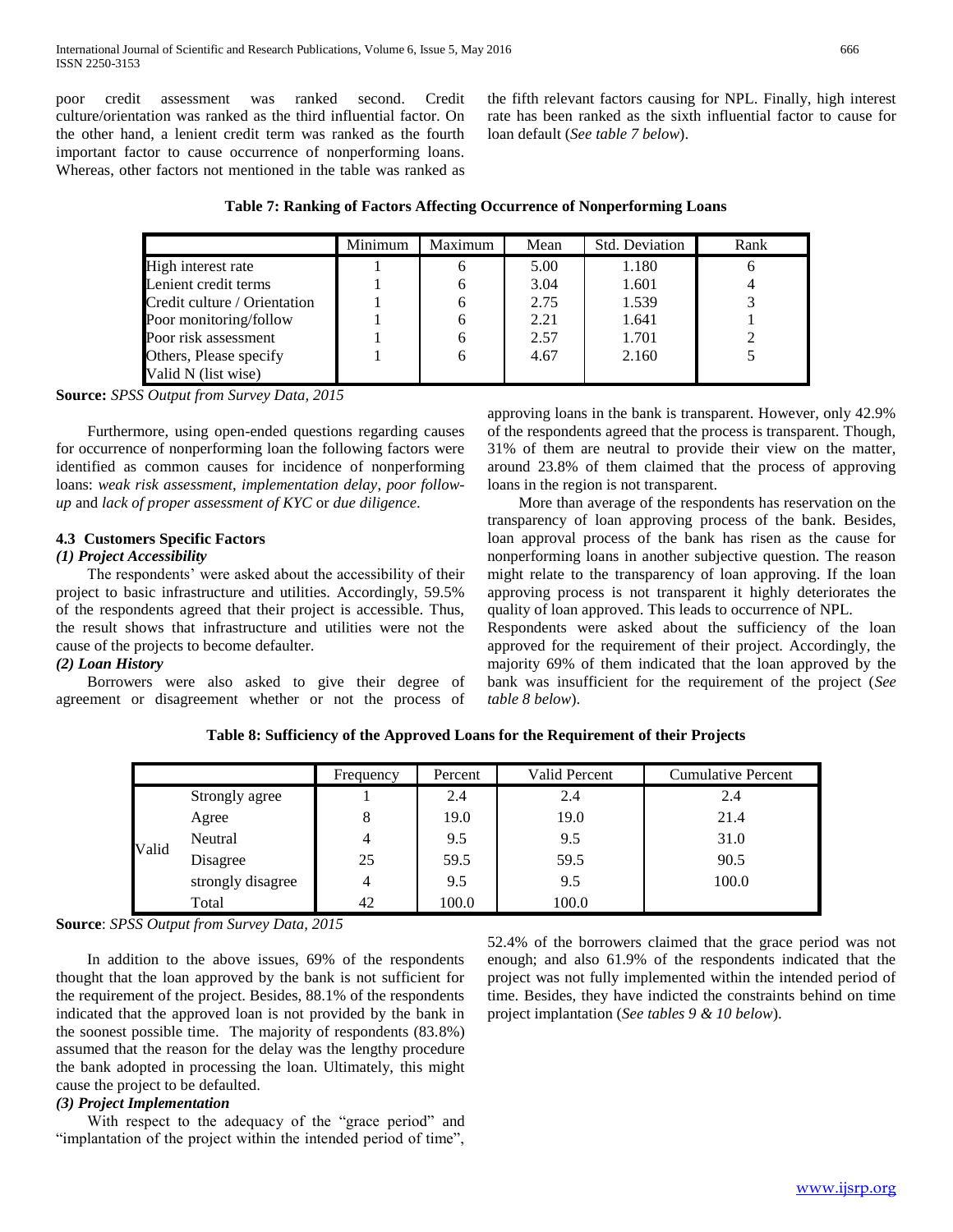| -----<br>-- <del></del> |                   |           |         |               |                           |  |  |  |  |  |
|-------------------------|-------------------|-----------|---------|---------------|---------------------------|--|--|--|--|--|
|                         |                   | Frequency | Percent | Valid Percent | <b>Cumulative Percent</b> |  |  |  |  |  |
|                         | Strongly agree    |           | 4.8     | 4.8           | 4.8                       |  |  |  |  |  |
|                         | Agree             | 10        | 23.8    | 23.8          | 28.6                      |  |  |  |  |  |
|                         | Neutral           | 8         | 19.0    | 19.0          | 47.6                      |  |  |  |  |  |
| Valid                   | Disagree          | 16        | 38.1    | 38.1          | 85.7                      |  |  |  |  |  |
|                         | strongly disagree | 6         | 14.3    | 14.3          | 100.0                     |  |  |  |  |  |
|                         | Total             | 42        | 100.0   | 100.0         |                           |  |  |  |  |  |

**Table 9:** Borrowers Level of Agreement with Regard to Adequacy of grace period

**Source**: *SPSS Output from Survey Data, 2015*

## **Table 10: Borrowers Response on the Major Obstacles behind on Time Project Implementation**

|       |                       | Frequency | Percent | <b>Valid Percent</b> | Cumulative<br>Percent |
|-------|-----------------------|-----------|---------|----------------------|-----------------------|
|       | Financial constraint  | 22        | 67.65   | 67.65                | 67.65                 |
|       | Technical constraint  |           | 5.88    | 5.88                 | 73.53                 |
| Valid | Shortage of materials |           | 14.71   | 14.71                | 88.24                 |
|       | Others                | 4         | 11.76   | 11.76                | 100.0                 |
|       | Total                 | 33        | 100.0   | 100.0                |                       |

## **Source**: *SPSS Output from Survey Data, 2015*

As it is stipulated in the above tables  $(11 \& 12)$ , the major constraint for project implementation problem/delay was financial constrain, which is, mainly caused by underestimation of the initial investment cost as confirmed by 39.1% of the respondents. The same respondents who were facing implementation delay were asked about what type of mechanisms they used to overcome the problem they encountered. Accordingly, the respondents indicated that they used the following mechanisms to solve problems associated with implementation delays:-

- Asking the bank to reschedule the loan repayment period
- Working in close collaboration with the bank
- Reducing production
- Asking the bank for additional loan

 Most commonly the bank provides additional loan and loan repayment period rescheduling for the borrowers who have encountered implementation with strong justification for the problem.

|         |                                                   | Frequency      | Percent | Valid Percent | <b>Cumulative Percent</b> |
|---------|---------------------------------------------------|----------------|---------|---------------|---------------------------|
|         | Inflation                                         | 5              | 21.7    | 25.0          | 25.0                      |
| Valid   | Inabilities to raise own<br>contribution          | $\overline{2}$ | 8.7     | 10.0          | 35.0                      |
|         | Inadequate loan released                          | 3              | 13.0    | 15.0          | 50.0                      |
|         | Underestimation of the initial<br>investment cost | 9              | 39.1    | 45.0          | 95.0                      |
|         | Dalliance in Disbursement                         |                | 4.3     | 5.0           | 100.0                     |
|         | Total                                             | 20             | 87.0    | 100.0         |                           |
| Missing | System                                            | 3              | 13.0    |               |                           |
| Total   |                                                   | 23             | 100.0   |               |                           |

**Tables 11: Why Financial Constraints faced in Implementing Projects?**

**Source**: *SPSS Output from Survey Data, 2015*

## *(4) Market Situation*

 When we look at the market situation of the borrowers about 47.6% of the respondents evaluated their market demand was good. Besides, 33.3% of the respondents agreed that their market situation was as expected or projected by the feasibility study. However, 33.4% of the respondents revealed that their market situation was not as per the expectation or projection made by the feasibility study. The reason for the market situation not at the level of their expectation or projection was that because they were producing below their capacity as indicated by 50% of the respondents. The other reasons mentioned were establishment of similar projects and excess supply in the market. However, 21.4% of the respondents were not willing to give their response on the market situation. In addition, the respondents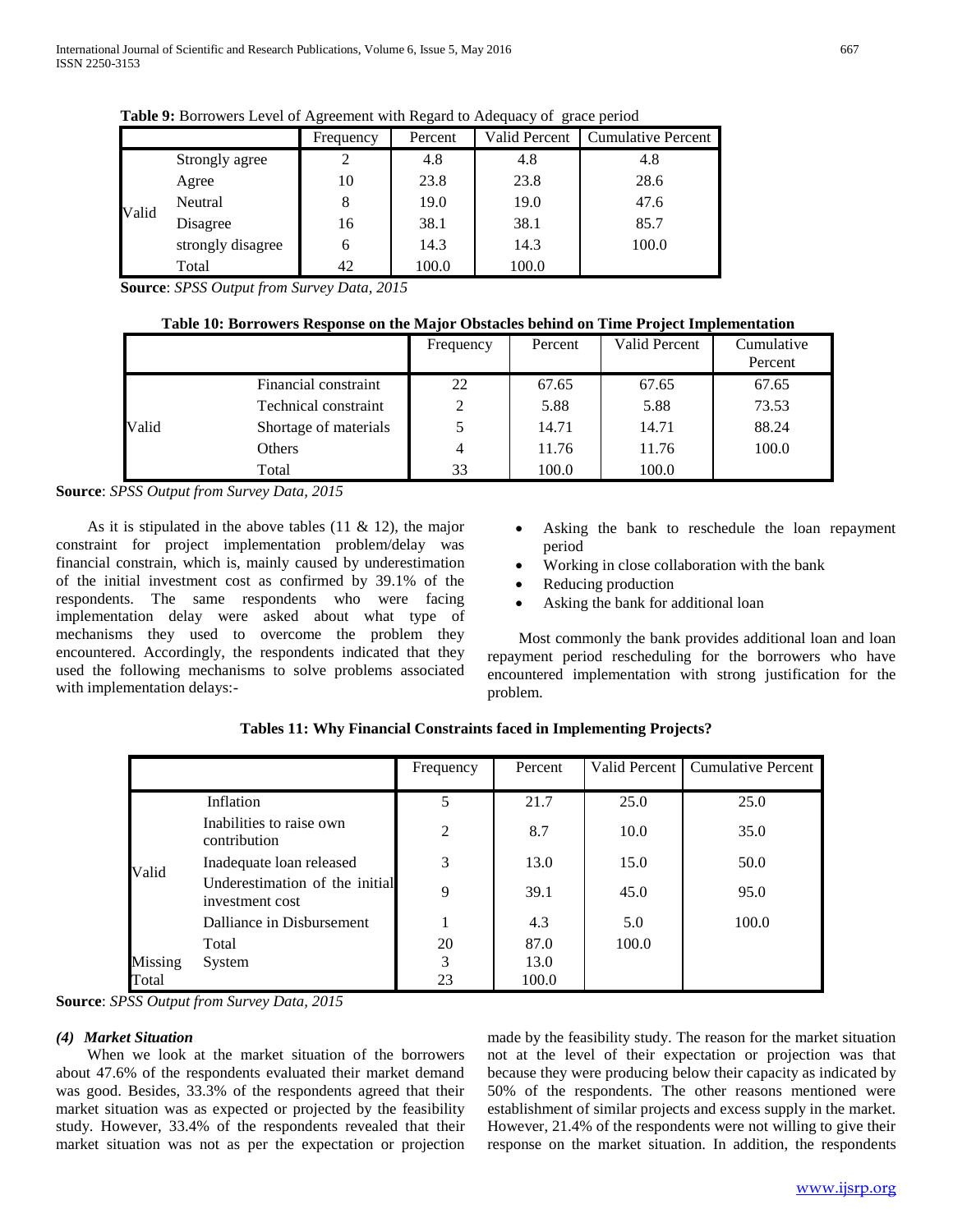listed the following reasons for the market situation not as per expected or projected on the feasibility study:-

- $\cdot \cdot$  Implementation of inappropriate marketing strategy
- Lack of market for products
- Overestimation problem while developing the feasibility study
- Unavailability of raw materials in the local market and insufficiency of fund allocated for working capital and inaccessibility of foreign currency.

## *(5) Loan Repayment*

 Under this section borrowers were asked how they evaluated the mode of disbursement of the bank and what

> **Table 4.12: Borrowers Evaluation of the Mode of Loan Disbursement** Frequency Percent Valid Percent Cumulative Percent Valid In line to the need of the project 9.5 9.5 9.5 9.5 Focused on controlling rather than the current need of the project 28 66.7 66.7 76.2 Both 9 21.4 21.4 97.6 Others 1 1 2.4 2.4 100.0

Total 100.0 100.0

their obligation.

**Source**: *SPSS Output from Survey Data, 2015*

 Regarding failure in repaying loan according to the loan repayment schedule, 57.1% of respondents (*See table 13*) indicated that it is due to shortage of working capital; however, 38.1 % of the respondents believed that failure in repayment of loans arise due to market problem and finally, 4.8% of them were willful defaulters. Besides, the majority, 59.5% of the respondents believed that the loan repayment period given by the bank is not enough. Hence, from this one can infer that shortage of working capital, market problem & the short loan repayment period given by the bank can be cited as the factors that led to loan default.

 In order to settle the overdue loan balance, respondents were asked the mechanisms they designed to pay the overdue (arrears) loan balance. Therefore, the following mechanisms were forwarded by the respondents:-

motivated them to repay the loan and why they fail in repaying the loan according to the loan repayment schedule stipulated in the loan contract. In addition, they were asked whether or not the loan repayment period given by the bank is enough or not. Hence, 66.7% of the respondents evaluated that the mode of disbursement focused on controlling rather than the current need of the project. On the other hand, 64.3% of the respondents were motivated to repay their loan because paying bank loan is part of

- $\triangleright$  Selling of products aggressively
- $\triangleright$  Collecting additional cash from partners
- $\geq$  Borrowing from somewhere else<br> $\geq$  Asking the bank for loan renayment
- Asking the bank for loan repayment period rescheduling
- $\triangleright$  Management restructuring the
- $\triangleright$  Increasing product quality to sell more
- $\triangleright$  Negotiating with the bank

|  |  |  |  |  | Table 13: Reasons for failure in Repaying Loan as per Loan repayment schedule |
|--|--|--|--|--|-------------------------------------------------------------------------------|
|  |  |  |  |  |                                                                               |

|       |                          | Frequency | Percent | <b>Valid Percent</b> | <b>Cumulative Percent</b> |
|-------|--------------------------|-----------|---------|----------------------|---------------------------|
|       | Market problem           | 10        | 38.1    | 38.1                 | 38.1                      |
| Valid | Working capital shortage | 24        | 57.1    |                      | 95.2                      |
|       | Willful defaulting       |           | 4.8     |                      | 100.0                     |
|       | Total                    | 42        | 100.0   | 100.0                |                           |

**Source**: *SPSS Output from Survey Data, 2015*

## V. CONCLUSIONS AND POLICY IMPLICATIONS

## **5.1 Conclusions**

 The average ratio of non-performing loans in the region for the last five years was 45% which is very high compared to the acceptable standard of 15% of the total loan outstanding set by Association of African Development Finance Institutions. Empirical evidence shows that NPL is found to be one of the major critical factors that adversely affect the overall performance of the financial institutions. It results in poor asset quality, undermines the net income, endangers sustainability,

tarnish image and reputation, etc. Consequently, it affects banks and the financial system in the economy and the country's economy at large. Understanding the causes of NPLs is crucial for designing appropriate regulatory measures to strengthen asset quality of the bank. Thus, the aim of this study was to identify the causes for the occurrence of Nonperforming loans of Development bank of Ethiopia Central region. The study tried to find out both bank and customer specific determinates of nonperforming loans.

 Among the bank specific factors, the study found that the credit assessment of the region is the major cause. The result depicts that weak credit risk management and easily admitted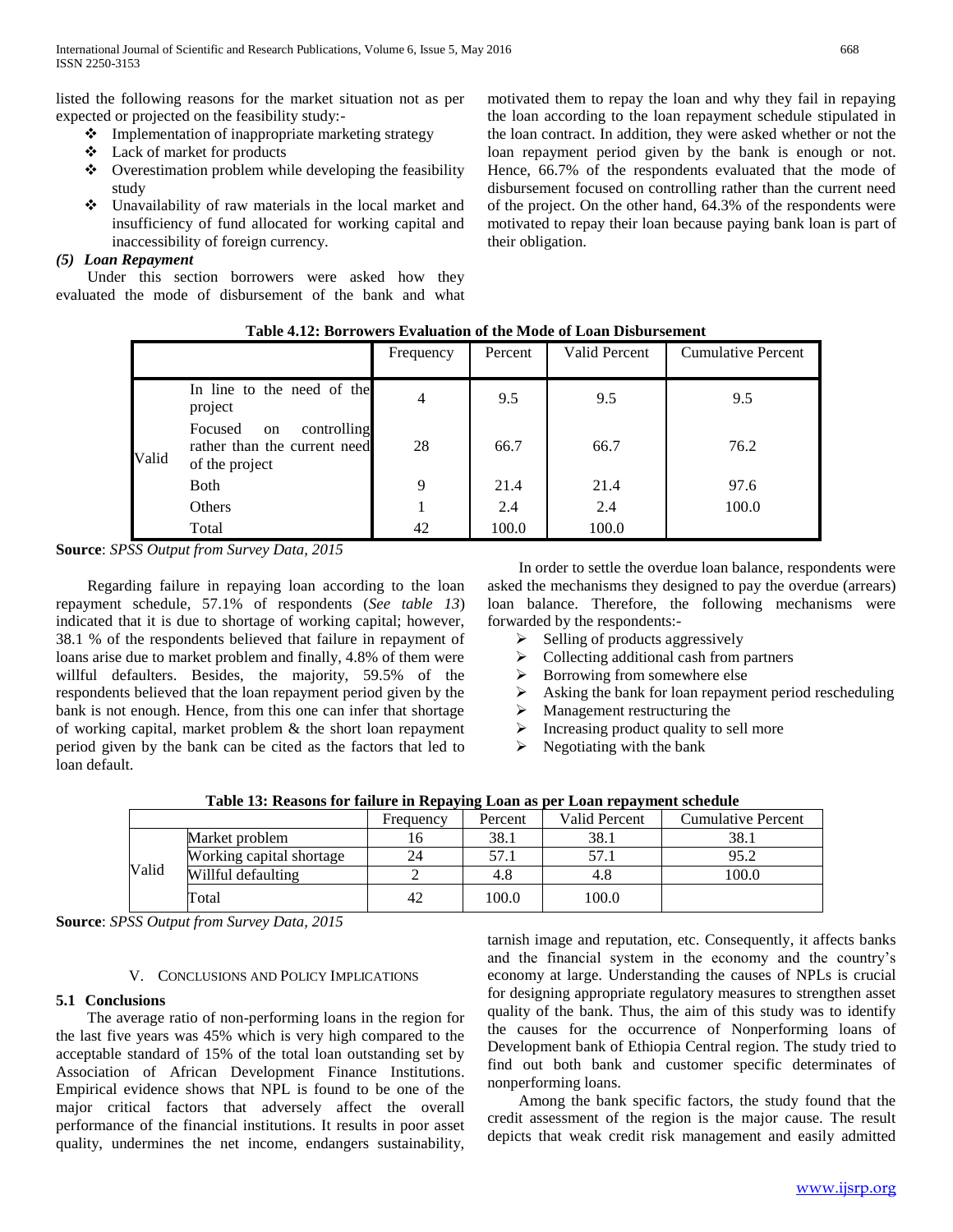borrowers cause occurrences of NPL under credit assessment. This implies that the region has been poorly assessing borrower's creditworthiness, ability to repay a loan and the risk associated with the loan. Therefore, this result is found to be parallel with the conclusion made by Joseph et al. (2012), which says factors such as poor credit policy; weak credit analysis and inadequate risk management have influence towards non-performing loans.

The result also shows that credit monitoring is the cause for the occurrence of nonperforming loan. Strict monitoring and controlling of projects is the base to have good loan quality. Furthermore, even poorly assessed and advanced loan might perform well if properly monitored. When the bank fails to give due attention to the borrowers and what it is doing with the money the bank may not see the risk associated with it. The objective of loan follow up or monitoring is to make sure that the end use of fund is in line with the purpose and approval terms and conditions. In agreement with empirical studies, the result of the study support the conclusion made by Wondimagegnehu (2012) that credit monitoring/ follow-up plays pivotal role to ensure loan collection.

 Meanwhile, aggressive lending, bank's excessive risk appetite and compromised integrity in approving credit and rapid credit growth were believed to cause for occurrence of loan default. This finding is in line with and supports the empirical study of Keeton and Morris (1987) that reported banks with greater risk appetite tend to record higher losses. Besides, according to Rajiv & Dhal (2003) excessive financing is regarded main reason for high rate of NPLs. There is also evidence that rapid credit growth as a measure of excessive risk taking in lending serves as a sign to worsening loan portfolio quality. However, this study didn't support Keeton and Morris (1987) that argued banks that tend to take more risks, including in the form of excess lending eventually incur higher losses. Moreover, the study's result shows that high interest rate, poorly negotiated credit terms and lenient/lax credit terms are also the cause for the occurrence of nonperforming loans. In addition, the loan approving process and the amount of loan approved by the bank were the causes for the occurrence of NPLs in the region. The result of the study supports the finding by (Pasha, n/d) that found banks which charge relatively higher interest rates and lend excessively are likely to incur higher levels of nonperforming loans, Rajiv and Dhal (2003) financial factors such as terms of credit and credit orientation impact significantly on the non-performing loans and Jimenez and Saurina (2005) provided evidence that NPLs are determined by lenient credit terms.

 Concerning customer's specific causes, the result shows credit culture of customers, lack of knowledge and related experience of borrower for the proposed business, willful default, loan diversion, lack of commitment on the side of the promoter and project management problem were the factors. The result confirmed empirical literature of Wondimagegnehu (2012) that concluded willful defaults by borrower and their knowledge limitation, fund diversion for unexpected purposes and overdue financing has significant effect on NPLs. This implies that customers' specific factors have impact on the prevalence of NPLs unless thoroughly addressed through comprehensive credit worthiness assessment supported by KYC during loan application and properly monitored after being implemented.

## **5.2 Recommendations**

 Based on the findings of the study the researchers forwarded the following recommendations:

- Loan granting is a very risky business unless the risk associated with it properly identified and mitigated. In order to protect the occurrence of loan default, the bank should adapt pre-and post-credit risk assessments.
- > The bank should prepare awareness creation forums regarding credit service of the bank to improve credit culture of potential investors.
- $\triangleright$  The bank needs to make sure that borrowed funds are being used for the intended purpose through enhanced timely credit monitoring after the loan is being disbursed.
- Given the adverse effect of NPLs on the bank's sustainability and also in view of the significant contribution of bank-level factors to NPLs, the bank should prevent a sharp buildup of NPLs in the future by ensuring that avoiding excessive lending, maintaining high credit standards/terms and closely monitor the rate of credit growth to prevent aggressive lending.
- $\triangleright$  When a loan became non-performing and if there is no any option to recover the loan, the region has to make a write off. If non-performing loans remains on the balance sheet, it reduces the asset quality of the Bank and it will affect reputation and loose trust of stakeholders like depositors and investors. Therefore, timely decision should be given by the concerned body; NPL resolution mechanisms should be adopted so as to avoid the problems of non-performing loans.
- $\triangleright$  This study tries to identify both bank and customer specific factors affecting nonperforming loans of DBE central region using selected variables. However, there are so many variables that were not included in this study. Thus, future researchers may be interested in validating the consistency of the result and provide supplementary results for this by including macroeconomic factors affecting nonperforming loans.

### REFERENCES

- [1] Agresti, A.M., Baudino, P., & Poloni, P. (2008). The ECB and IMF indicators for the Macro prudential analysis of the banking sector: A comparison of the two approaches.
- [2] Ahmmed, M., Serajul,I., and Rahman, M.T. (2012). Analysis of Repayment Behavior In Banks Customer Perspective. Case of Bangladeshi Mercantile Limited Bank, World Review Of Business Research, Volume 2.
- [3] Asari F. F. Muhamad, N. A., Ahmad, W., Latif, N. I. A., Abdullah, N. &Jusoff, K., (2011), 'An Analysis of Nonperforming Loan, Interest Rate & Inflation Rate Using STATA Software' World Applied Sciences Journal, Vol. 12, pp. 41-48.
- [4] Basel Committee on Banking Supervision, (1999). 'Principles for the Management of Credit Risk'. Consultative Paper, the Basel Committee on Banking Supervision.
- [5] Bercoff, J. J., Julian, D. G., & Grimard, F. (2002), "Argentinean Banks, Credit Growth and the Tequila Crisis: A Duration Analysis. Working Paper.
- [6] Bloem, A. M., & Gorter, C. N. (2001). The Treatment of non-performing loans in macroeconomic statistics, IMF Working Paper. WP/01/209.
- [7] Boskey, S. (1961). Problem and Practice of Development Banks: Baltimore: the John Hopkins.
- [8] Boudriga, A. Boulila, T., Neila, & Jellouli, S. (2009). Bank Specific, Business and Institutional, Environment Determinants of Nonperforming